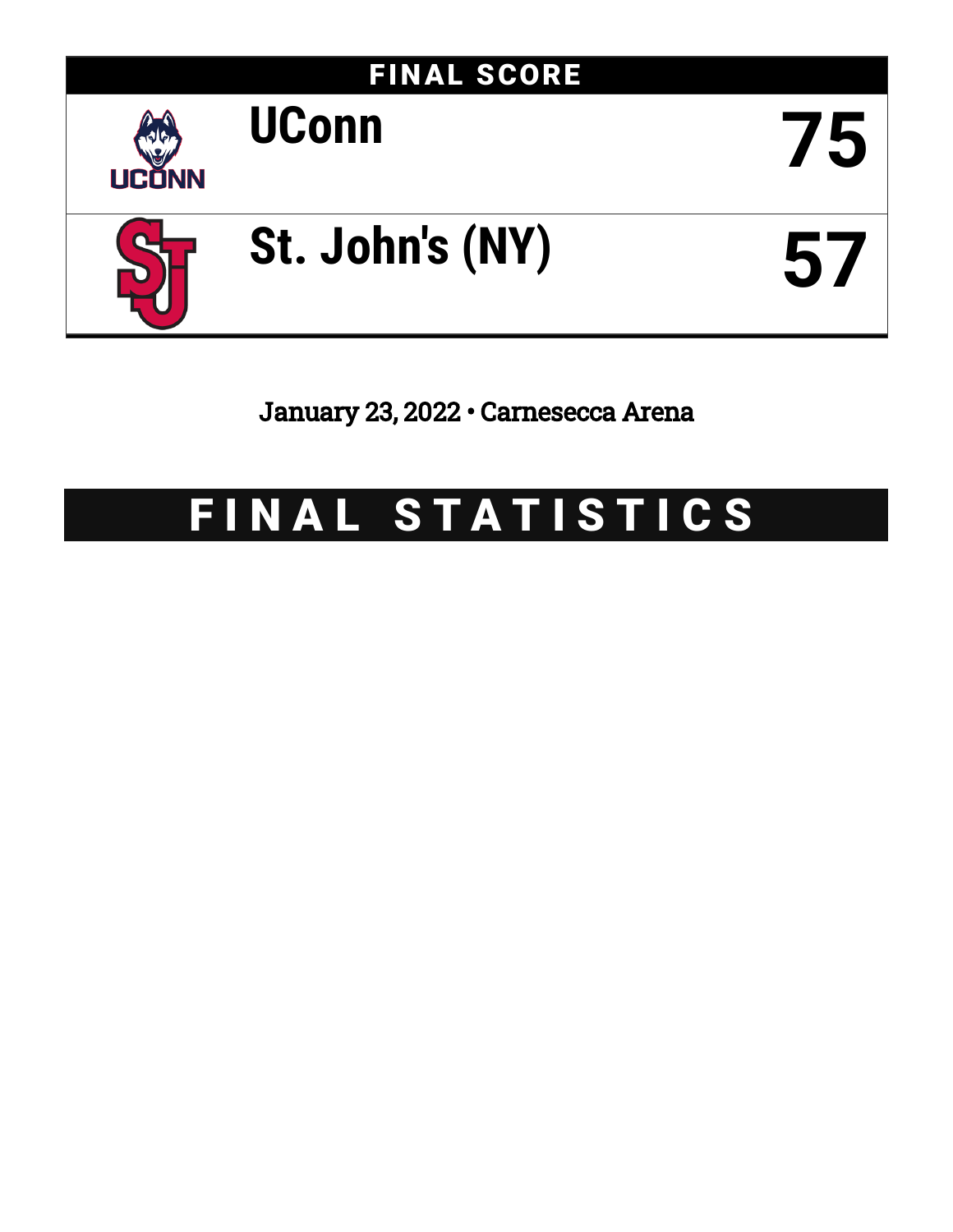# **Official Box Score UConn vs St. John's (NY) Game Totals -- Final Statistics January 23, 2022 at Carnesecca Arena**



# **UConn 75**

| No.       | Player               | S. | Pts | FG       | 3FG      | FТ      | ΟR | DR          | TR             | PF.            |              | A TO           | Blk            | Stl            | Min   | $+/-$ |
|-----------|----------------------|----|-----|----------|----------|---------|----|-------------|----------------|----------------|--------------|----------------|----------------|----------------|-------|-------|
| 10        | MUHL, NIKA           | G  | 9   | 4-9      | $1-5$    | $0 - 0$ | 0  | 5           | 5              | $\overline{2}$ | -3           | 4              | $\mathbf{0}$   | 4              | 40    | 18    |
| 14        | <b>JUHASZ, DORKA</b> | F. |     | 16 7-13  | $2 - 5$  | $0 - 1$ | 6  | 3           | 9              | $\overline{0}$ | $\mathbf{1}$ | 1              | $\Omega$       | $\Omega$       | -29   | $-11$ |
| <b>20</b> | NELSON-ODODA, OLIVIA | F. | 3   | $1 - 4$  | $0 - 0$  | $1 - 2$ |    | 11          | 18             |                | 3 10         | $\overline{2}$ | 2              | $\Omega$       | -32   | 18    |
|           | 22 WESTBROOK, EVINA  | G. |     | 11 3-11  | $2 - 5$  | $3-5$   | 1  | $3^{\circ}$ | $\overline{4}$ | $\vert$ 1      |              | $3 \quad 3$    | $\overline{0}$ | $\overline{0}$ | -39   | 18    |
| 33        | DUCHARME, CAROLINE   | G. |     | 28 13-22 | $2 - 8$  | $0 - 0$ | 1. | 4           | 5              | 2              | $\mathbf{3}$ | $\overline{2}$ | -1             |                | 40    | 18    |
| 03        | EDWARDS, AALIYAH     | ь. | 8   | -4-7     | $0 - 0$  | $0 - 0$ | 1  | 2           | 3              | $\mathbf{1}$   |              | 0 <sup>3</sup> | 2              |                | 2 20  | - 6   |
|           | <b>TEAM</b>          |    |     |          |          |         | 0  |             | 1              | $\Omega$       |              |                |                |                |       |       |
|           | <b>TOTALS</b>        |    |     | 75 32-66 | $7 - 23$ | $4 - 8$ | 16 | 29          | 45             | 9              | <b>20</b>    | -16            | 5              |                | 7 200 |       |

| 2nd Half<br>Game                    | $14 - 30$<br>$32 - 66$ | 47%<br>48.5% | $2 - 11$<br>$7 - 23$ | 18%<br>30.4% | $3-6$<br>$4 - 8$ | 50%<br>50.0% |                                              |
|-------------------------------------|------------------------|--------------|----------------------|--------------|------------------|--------------|----------------------------------------------|
| 1st Half                            | 18-36                  | 50%          | $5-12$               | 42%          | $1 - 2$          | 50%          | Technical Fouls: None.                       |
| <b>Shooting By Period</b><br>Period | FG                     | FG%          | 3FG                  | 3FG%         | FT               | FT%          | Last FG: 4th-00:34<br>Largest lead: By 18 at |

# **St. John's (NY) 57**

| No. | Player                 | S  | Pts           | FG       | 3FG     | FТ      | OR       | DR       | TR       | PF       | $\mathsf{A}$ | TO       | <b>B</b> lk | Stl            | Min           | $+/-$ |
|-----|------------------------|----|---------------|----------|---------|---------|----------|----------|----------|----------|--------------|----------|-------------|----------------|---------------|-------|
| 01  | DRAKE, UNIQUE          | G  | 6             | $3 - 7$  | $0 - 2$ | $0 - 0$ | 0        | 4        | 4        | 2        | 4            | 3        | 0           |                | 38            | $-15$ |
|     | 02 CORREA, LEILANI     | G  | 19            | 7-14     | $2 - 4$ | $3-5$   | 0        | 4        | 4        | $\Omega$ | 2            | 1        | 3           | $\overline{1}$ | 38            | $-16$ |
|     | 03 PATTERSON, DANIELLE | F. | 3             | 1-6      | $1 - 3$ | $0-0$   | 0        |          |          | 1        | $\Omega$     | 3        | $\Omega$    | $\Omega$       | 26            | -14   |
|     | 20 PEEPLES, RAYVEN     | F. | $\mathcal{P}$ | $0 - 2$  | $0 - 0$ | $2 - 2$ | 2        | 3        | 5        | 2        | $\Omega$     | $\Omega$ | $\Omega$    | 1              | 36            | -9    |
|     | 30 BAILEY, KADAJA      | G  | 21            | 10-17    | $0 - 2$ | $1 - 2$ | $\Omega$ | 2        | 2        | 1        | 3            | 4        | $\Omega$    | 3              | 37            | $-12$ |
|     | 13 COSGROVE, DANIELLE  | F. | 3             | $1 - 6$  | $1-5$   | $0-0$   | $\Omega$ | 2        | 2        | 2        | -1           | 3        | $\Omega$    | $\Omega$       | 16            | -6    |
|     | 22 CLEGG, CAMREÉ       | G  | 3             | $1 - 1$  | 1-1     | $0-0$   | $\Omega$ | $\Omega$ | $\Omega$ | 1        | $\Omega$     | 1        | $\Omega$    | $\Omega$       |               | $-11$ |
| 41  | NOLAN, EMMA            | F. | $\Omega$      | $0 - 1$  | $0 - 1$ | $0-0$   | 0        |          |          | $\Omega$ | $\Omega$     | $\Omega$ | $\Omega$    | $\Omega$       | $\mathcal{P}$ | $-2$  |
|     | <b>TEAM</b>            |    |               |          |         |         | 2        |          | 3        | $\Omega$ |              | 1        |             |                |               |       |
|     | <b>TOTALS</b>          |    |               | 57 23-54 | $5-18$  | $6-9$   | 4        | 18       | 22       | 9        | 10           | 16       | 3           |                | 6 200         |       |

| Game                                | $23 - 54$ | 42.6% | $5-18$   | 27.8% | $6-9$ | 66.7% |            |
|-------------------------------------|-----------|-------|----------|-------|-------|-------|------------|
| 2nd Half                            | $11 - 24$ | 46%   | $1 - 10$ | 10%   | $3-5$ | 60%   |            |
| 1st Half                            | $12 - 30$ | 40%   | 4-8      | 50%   | $3-4$ | 75%   | Te         |
| <b>Shooting By Period</b><br>Period | FG        | FG%   | 3FG      | 3FG%  | FT    | FT%   | La.<br>La. |

*Last FG:* 4th-02:16 *Largest lead:* By 4 at *Technical Fouls:* None.

| Game Notes:                                           | <b>Score</b>                                   | 1st. | 2nd             | 3rd | 4th | <b>TOT</b> | <b>Points</b>     | <b>CON</b>     | SJU            |
|-------------------------------------------------------|------------------------------------------------|------|-----------------|-----|-----|------------|-------------------|----------------|----------------|
| Officials: Jules Gallien, Ashley Gloss, Chris Sauceda | CON                                            | 20   |                 | 19  | 14  |            | In the Paint      | 38             | 30             |
| Attendance: 945                                       | SJU                                            | 17   | 14              | 15  |     | 57         | Off Turns         |                | 24             |
| Start Time: 06:00 PM                                  |                                                |      |                 |     |     |            | 2nd Chance        |                |                |
| Conference Game:                                      | CON led for 33:42. SJU led for 4:28.           |      |                 |     |     |            | <b>Fast Break</b> |                | 16             |
|                                                       | Game was tied for 0:0.<br>Times tied: <b>0</b> |      | Lead Changes: 0 |     |     |            | Bench             |                |                |
|                                                       |                                                |      |                 |     |     |            | Per Poss          | 1.087<br>34/69 | 0.814<br>26/70 |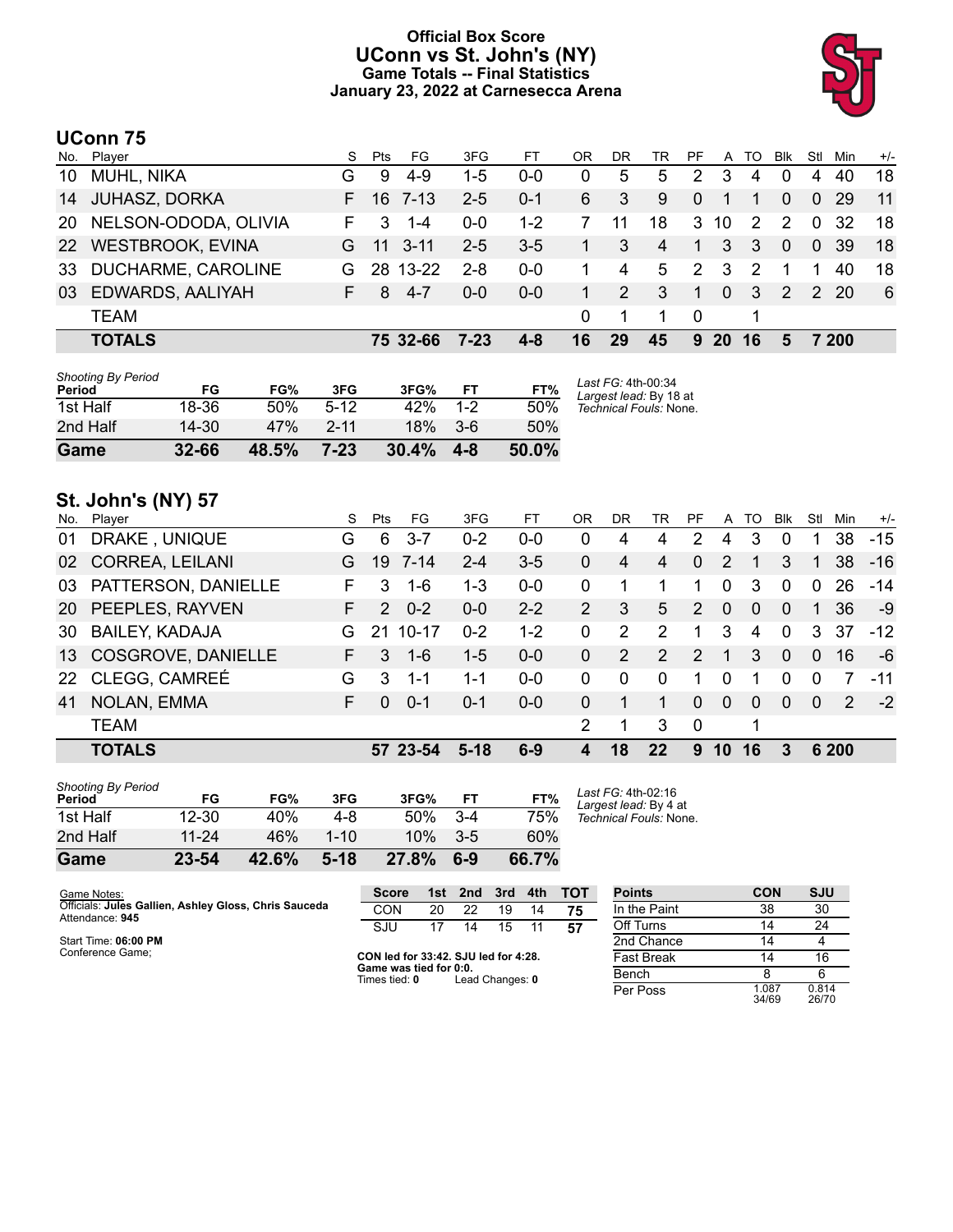# **Official Box Score UConn vs St. John's (NY) First Half Statistics Only January 23, 2022 at Carnesecca Arena**



# **UConn 42**

|           | No. Player              | S. | <b>Pts</b>    | <b>FG</b> | 3FG     | <b>FT</b> | <b>OR</b> | D <sub>R</sub> | <b>TR</b>    | <b>PF</b>        |                | A TO           | <b>Blk</b>   | Stl            | Min      | $+/-$          |
|-----------|-------------------------|----|---------------|-----------|---------|-----------|-----------|----------------|--------------|------------------|----------------|----------------|--------------|----------------|----------|----------------|
| 03        | EDWARDS, AALIYAH        |    | 6             | $3-5$     | 0-0     | $0 - 0$   |           | 0              |              |                  | 0              | 2              | 2            | 2              | 13       | -4             |
| 10        | MUHL, NIKA              | G  |               | $3-6$     | $1 - 3$ | $0 - 0$   | 0         | 2              | 2            | 1                | -1             | $\Omega$       | $\mathbf{0}$ | 2              | 20       | 11             |
| 14        | <b>JUHASZ, DORKA</b>    | F. |               | $3 - 7$   | $1 - 2$ | $0 - 0$   | 3         | -3             | 6            | $\mathbf{0}$     | $\mathbf 0$    | $\mathbf 0$    | $\mathbf{0}$ | $\Omega$       | -14      | $\overline{4}$ |
| <b>20</b> | NELSON-ODODA, OLIVIA    | F. | $\mathcal{P}$ | $1 - 2$   | $0 - 0$ | $0 - 0$   | 2         | 5              | 7            | 2                | $\overline{4}$ | $\overline{1}$ | 2            | $\overline{0}$ | -16      | - 6            |
| <b>22</b> | <b>WESTBROOK, EVINA</b> | G  |               | $2-6$     | $2 - 3$ | $1 - 2$   | $\Omega$  | 2              | 2            | $\Omega$         | -1             | 1              | $\Omega$     | $\Omega$       | 19       | -11            |
| 33        | DUCHARME, CAROLINE      | G  |               | 13 6-10   | $1 - 4$ | $0 - 0$   | 1         | $\overline{2}$ | $\mathbf{3}$ | $\mathbf{0}$     | $\mathbf 1$    | 1              | -1           | $\Omega$       | -20      | 11             |
|           | <b>TEAM</b>             |    | <sup>0</sup>  | $0 - 0$   | $0 - 0$ | $0 - 0$   | $\Omega$  |                | 1            | $\Omega$         | $\mathbf 0$    |                | $\Omega$     | $\Omega$       | $\Omega$ | - 0            |
|           | <b>TOTALS</b>           |    |               | 42 18-36  | $5-12$  | $1 - 2$   | 7         | 15             | 22           | $\blacktriangle$ | 477            | 6              | 5            |                | 4 100    | $\bf{0}$       |

| <b>Shooting By Period</b><br>Period | FG        | FG%   | 3FG    | 3FG%  | FТ      | FT%   | Last FG Half: CON 2nd-00:32 |
|-------------------------------------|-----------|-------|--------|-------|---------|-------|-----------------------------|
| 1st Half                            | 18-36     | 50%   | $5-12$ | 42%   | $1 - 2$ | 50%   |                             |
| Game                                | $32 - 66$ | 48.5% | 7-23   | 30.4% | 4-8     | 50.0% |                             |

# **St. John's (NY) 31**

| No. | Player                 | S. | <b>Pts</b> | FG.       | 3FG     | <b>FT</b> | <b>OR</b>     | <b>DR</b> | <b>TR</b>    | <b>PF</b>      | A              | <b>TO</b> | <b>B</b> lk | Stl      | <b>Min</b> | $+/-$          |
|-----|------------------------|----|------------|-----------|---------|-----------|---------------|-----------|--------------|----------------|----------------|-----------|-------------|----------|------------|----------------|
| 01  | DRAKE, UNIQUE          | G  | 4          | $2 - 4$   | $0 - 1$ | $0 - 0$   | 0             | 2         | 2            | 0              |                |           | 0           | $\Omega$ | 19         | -8             |
| 02  | <b>CORREA, LEILANI</b> | G  | 11         | $4 - 8$   | $2 - 3$ | $1 - 2$   | 0             | 3         | 3            | $\Omega$       | 2              | 0         |             | $\Omega$ | -20        | $-11$          |
| 03  | PATTERSON, DANIELLE    | F  | 3          | $1 - 5$   | $1 - 2$ | $0-0$     | 0             |           |              | 1              | $\Omega$       | 2         | $\Omega$    | $\Omega$ | 17         | -7             |
|     | 13 COSGROVE, DANIELLE  | F. | $\Omega$   | $0 - 1$   | $0 - 0$ | $0 - 0$   | $\Omega$      | 2         | 2            | $\Omega$       | $\overline{0}$ | 1         | $\Omega$    | $\Omega$ | 5          | $-7$           |
|     | 20 PEEPLES, RAYVEN     | F  | 2          | $0 - 2$   | $0 - 0$ | $2 - 2$   | $\mathcal{P}$ |           | 3            | 1              | $\Omega$       | $\Omega$  | $\Omega$    | $\Omega$ | 18         | $-4$           |
|     | 22 CLEGG, CAMREÉ       | G  | 3          | -1-1      | $1 - 1$ | $0 - 0$   | $\Omega$      | $\Omega$  | $\Omega$     | 1              | $\Omega$       |           | $\Omega$    | $\Omega$ | 4          | -9             |
| 30  | <b>BAILEY, KADAJA</b>  | G  | 8          | $4 - 9$   | $0 - 1$ | $0-0$     | 0             |           |              | 1              | 3              | 3         | $\Omega$    |          | 17         | -5             |
| 41  | NOLAN, EMMA            | F. | $\Omega$   | $0 - 0$   | $0-0$   | $0 - 0$   | $\Omega$      | $\Omega$  | $\mathbf{0}$ | $\overline{0}$ | $\overline{0}$ | $\Omega$  | $\Omega$    | $\Omega$ | $\Omega$   | $\overline{0}$ |
|     | <b>TEAM</b>            |    | 0          | $0 - 0$   | $0 - 0$ | $0 - 0$   | $\mathcal{P}$ |           | 3            | 0              | $\Omega$       | 0         | $\Omega$    | $\Omega$ | $\Omega$   | $\Omega$       |
|     | <b>TOTALS</b>          |    | 31         | $12 - 30$ | $4 - 8$ | $3 - 4$   |               |           | 15           | 4              | 6              | 8         |             | 1        | 100        | $\mathbf{0}$   |

| <b>Shooting By Period</b><br>Period | FG        | FG%             | 3FG    | 3FG%  |       | FT%   |
|-------------------------------------|-----------|-----------------|--------|-------|-------|-------|
| 1st Half                            | $12 - 30$ | 40 <sup>%</sup> | 4-8    | 50%   | $3-4$ | 75%   |
| Game                                | 23-54     | 42.6%           | $5-18$ | 27.8% | հ-9   | 66.7% |

*Last FG Half:* SJU 2nd-00:48

| Game Notes:                                                              | <b>Score</b> |             |       | 1st 2nd 3rd 4th TOT |
|--------------------------------------------------------------------------|--------------|-------------|-------|---------------------|
| Officials: Jules Gallien, Ashley Gloss, Chris Sauceda<br>Attendance: 945 | CON          | 20 22       | 19 14 |                     |
|                                                                          | S.IU         | 17 14 15 11 |       |                     |
| Start Time: 06:00 PM                                                     |              |             |       |                     |

| <b>Points from (This Period)</b> | <b>CON SJU</b> |    |
|----------------------------------|----------------|----|
| In the Paint                     | 18             | 12 |
| Off Turns                        |                | 16 |
| 2nd Chance                       |                |    |
| <b>Fast Break</b>                | я              |    |
| <b>Bench</b>                     |                |    |

Start Time: **06:00 PM** Conference Game;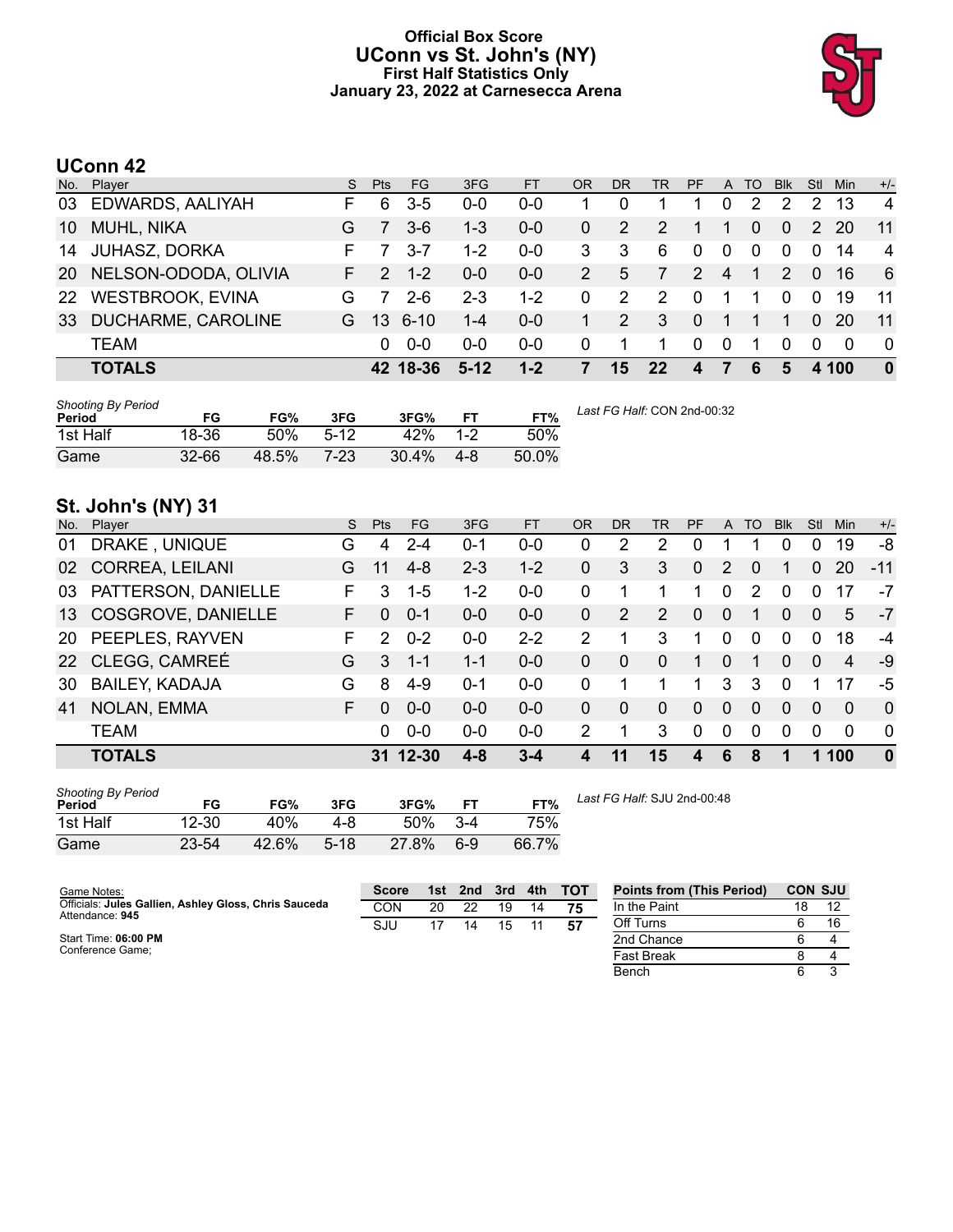# **Official Box Score UConn vs St. John's (NY) First Quarter Statistics Only January 23, 2022 at Carnesecca Arena**



# **UConn 20**

| No.       | Player                  | S. | <b>Pts</b>    | FG.         | 3FG     | FT.     | OR           | DR          | TR.      | <b>PF</b>    |                | A TO     | <b>BIK</b>     | Stl            | Min | $+/-$          |
|-----------|-------------------------|----|---------------|-------------|---------|---------|--------------|-------------|----------|--------------|----------------|----------|----------------|----------------|-----|----------------|
| 10        | MUHL, NIKA              | G  | 3             | $1 - 3$     | $1 - 3$ | $0 - 0$ | 0            | 0           | 0        | 0            | 0              | $\Omega$ | $\Omega$       | 0              | 10  | 3              |
| 14        | <b>JUHASZ, DORKA</b>    | F. |               | $3-5$       | $1 - 2$ | $0 - 0$ | 2            | -2          | 4        | $\mathbf{0}$ | $\overline{0}$ | 0        | $\mathbf{0}$   | $\overline{0}$ | -9  | - 3            |
| 20        | NELSON-ODODA, OLIVIA    | F. | 2             | $1 - 2$     | $0 - 0$ | $0 - 0$ |              | 4           | 5        |              |                |          |                | $\Omega$       | -9  | -1             |
| <b>22</b> | <b>WESTBROOK, EVINA</b> | G  | $\Omega$      | $0 - 3$     | $0 - 1$ | $0 - 0$ | $\Omega$     | $\mathbf 0$ | $\Omega$ | 0            | $\mathbf 1$    | $\Omega$ | $\mathbf{0}$   | $\Omega$       | 10  | -3             |
| 33        | DUCHARME, CAROLINE      | G  | 6             | $3 - 4$     | $0 - 1$ | $0 - 0$ | 0            |             |          | $\Omega$     |                |          |                | $\Omega$       | 10  | 3              |
| 03        | EDWARDS, AALIYAH        | F. | $\mathcal{P}$ | $1 - 1$     | $0 - 0$ | $0 - 0$ | $\mathbf{0}$ | $\Omega$    | 0        | $\mathbf{0}$ | $\overline{0}$ | $\Omega$ | $\Omega$       | $\mathbf{0}$   | -3  | $\overline{4}$ |
|           | <b>TEAM</b>             |    |               | $0 - 0$     |         |         | 0            | 0           | $\Omega$ | - 0          |                | $\Omega$ |                |                |     |                |
|           | <b>TOTALS</b>           |    |               | $20 \t9-18$ | 2-7     | $0 - 0$ | 3            |             | 10       | 1            | 3              | 2        | $\overline{2}$ | $\mathbf{0}$   | -50 |                |

| Shooting By Period |           |       |        |          |         |       |
|--------------------|-----------|-------|--------|----------|---------|-------|
| Period             | FG        | FG%   | 3FG    | 3FG%     | FТ      | FT%   |
| 1st Half           | $9 - 18$  | 50%   | 2-7    | 29%      | n-n     | 0%    |
| 1st Half           | 18-36     | 50%   | $5-12$ | 42%      | $1 - 2$ | 50%   |
| Game               | $32 - 66$ | 48.5% | $7-23$ | $30.4\%$ | 4-8     | 50.0% |

# **St. John's (NY) 17**

| No. | Player                 | S. | <b>Pts</b> | <b>FG</b> | 3FG     | <b>FT</b> | <b>OR</b> | DR       | TR           | PF             | A              | TO       | <b>Blk</b>     | Stl            | Min      | $+/-$          |
|-----|------------------------|----|------------|-----------|---------|-----------|-----------|----------|--------------|----------------|----------------|----------|----------------|----------------|----------|----------------|
| 01  | DRAKE, UNIQUE          | G  | 4          | $2 - 3$   | $0 - 0$ | $0 - 0$   | 0         | 2        | 2            | 0              | 0              |          | 0              |                | 10       | $-3$           |
| 02  | <b>CORREA, LEILANI</b> | G  | 6          | $2 - 4$   | $1 - 1$ | $1 - 2$   | 0         | 3        | 3            | $\Omega$       |                | $\Omega$ |                | $\Omega$       | 10       | -3             |
| 03  | PATTERSON, DANIELLE    | F. | 3          | $1 - 3$   | $1 - 2$ | $0 - 0$   | 0         |          |              |                | 0              |          | 0              | 0              | 10       | -3             |
|     | 20 PEEPLES, RAYVEN     | F. | $\Omega$   | $0 - 1$   | $0 - 0$ | $0 - 0$   |           | $\Omega$ |              |                | $\Omega$       | $\Omega$ | $\overline{0}$ | $\Omega$       | 8        | $\overline{4}$ |
|     | 30 BAILEY, KADAJA      | G  | 4          | $2 - 4$   | $0-0$   | $0-0$     | 0         | $\Omega$ | $\Omega$     | $\Omega$       | 2              | $\Omega$ | $\Omega$       | 0              | 10       | -3             |
|     | 13 COSGROVE, DANIELLE  | F. | $\Omega$   | $0 - 0$   | $0 - 0$ | $0-0$     | $\Omega$  | $\Omega$ | $\mathbf{0}$ | $\overline{0}$ | $\overline{0}$ | $\Omega$ | $\overline{0}$ | $\overline{0}$ | 2        | $-7$           |
|     | 22 CLEGG, CAMREÉ       | G  | 0          | $0 - 0$   | $0 - 0$ | $0-0$     | 0         | $\Omega$ | $\Omega$     | $\Omega$       | $\Omega$       | $\Omega$ | $\Omega$       | 0              | $\Omega$ | $\Omega$       |
| 41  | NOLAN, EMMA            | F. | $\Omega$   | $0 - 0$   | $0 - 0$ | $0-0$     | $\Omega$  | 0        | $\Omega$     | $\Omega$       | $\Omega$       | $\Omega$ | $\Omega$       | $\Omega$       | $\Omega$ | $\overline{0}$ |
|     | <b>TEAM</b>            |    |            | $0-0$     |         |           | 1         | $\Omega$ | 1            | $\Omega$       |                | $\Omega$ |                |                |          |                |
|     | <b>TOTALS</b>          |    | 17         | 7-15      | $2 - 3$ | $1 - 2$   | 2         | 6        | 8            | $\mathbf{2}$   | 3              | 2        |                | 0              | 50       |                |

| <b>Shooting By Period</b><br>Period | FG        | FG%   | 3FG    | 3FG%  | FТ      | FT%   |
|-------------------------------------|-----------|-------|--------|-------|---------|-------|
| 1st Half                            | $7 - 15$  | 47%   | $2-3$  | 67%   | $1-2$   | 50%   |
| 1st Half                            | $12 - 30$ | 40%   | 4-8    | 50%   | $3 - 4$ | 75%   |
| Game                                | $23 - 54$ | 42.6% | $5-18$ | 27.8% | հ-9     | 66.7% |

| Game Notes:                                                              | <b>Score</b> |    |    |    |    | 1st 2nd 3rd 4th TOT | <b>Points (This Period)</b> | <b>CON SJU</b> |               |
|--------------------------------------------------------------------------|--------------|----|----|----|----|---------------------|-----------------------------|----------------|---------------|
| Officials: Jules Gallien, Ashley Gloss, Chris Sauceda<br>Attendance: 945 | CON          | 20 | 22 | 19 | 14 | 75                  | In the Paint                |                |               |
|                                                                          | SJU          |    | 14 | 15 |    | 57                  | Off Turns                   |                |               |
| Start Time: 06:00 PM                                                     |              |    |    |    |    |                     | 2nd Chance                  |                |               |
| Conference Game;                                                         |              |    |    |    |    |                     | <b>Fast Break</b>           |                |               |
|                                                                          |              |    |    |    |    |                     | Bench                       |                |               |
|                                                                          |              |    |    |    |    |                     | Per Poss                    | 1.176<br>9/17  | 1.000<br>8/17 |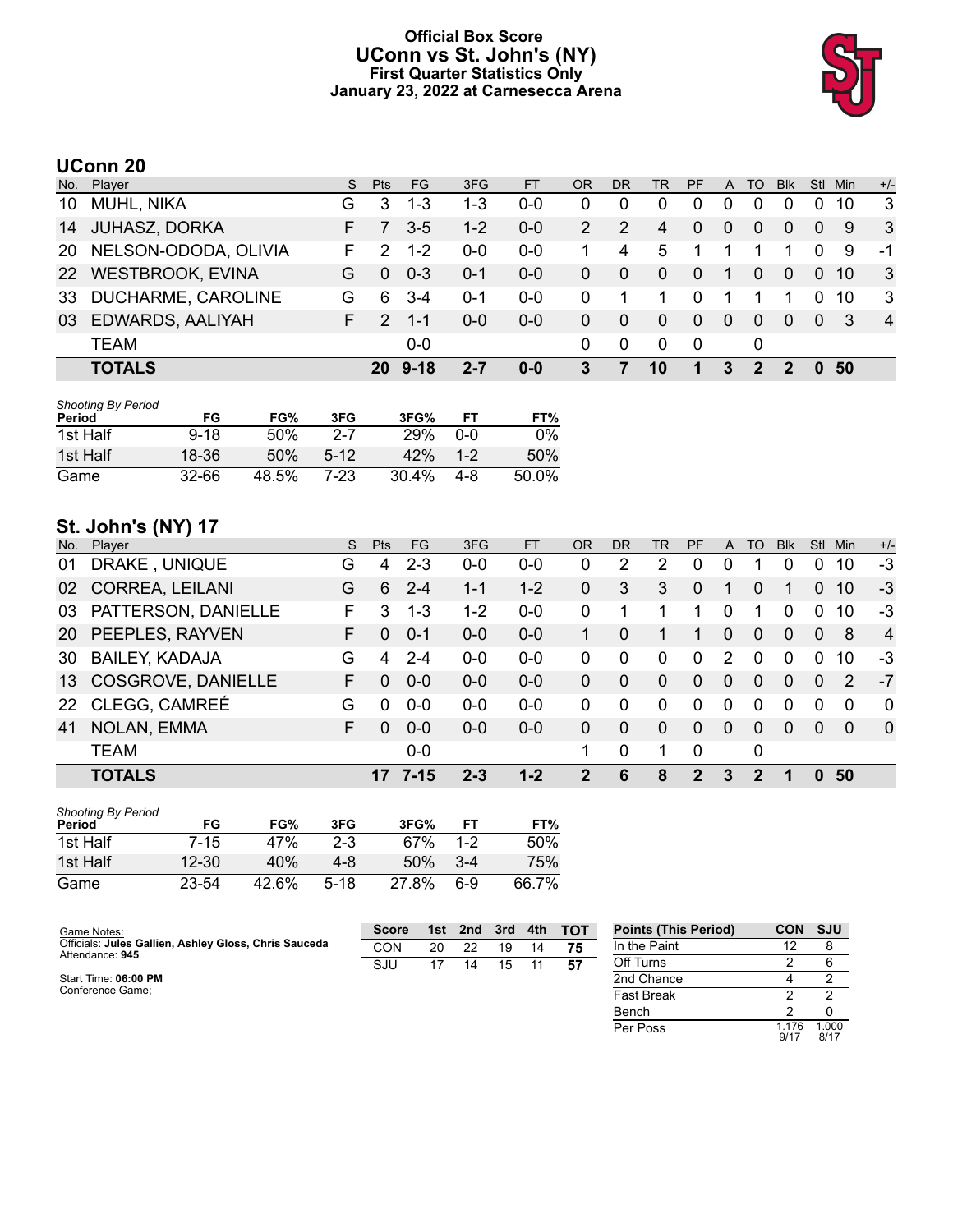### **Official Play-By-Play UConn vs St. John's (NY) First Quarter January 23, 2022 at Carnesecca Arena**



### **Period 1**

<mark>Starters:</mark><br>UConn: 10 MUHL,NIKA (G); 14 JUHASZ,DORKA (F); 20 NELSON-ODODA,OLIVIA (F); 22 WESTBROOK,EVINA (G); 33 DUCHARME,CAROLINE (G);<br>**St. John's (NY)**: 1 DRAKE ,UNIQUE (G); 2 CORREA,LEILANI (G); 3 PATTERSON,DANIELLE (F)

| Time           | <b>VISITORS: UConn</b>                | <b>Score</b> | <b>Margin</b>  | HOME: St. John's (NY)                |
|----------------|---------------------------------------|--------------|----------------|--------------------------------------|
| 09:44          | MISSED 3PTR by DUCHARME, CAROLINE     |              |                |                                      |
| 09:40          | REBOUND (OFF) by JUHASZ, DORKA        |              |                |                                      |
| 09:35          | MISSED LAYUP by JUHASZ, DORKA         |              |                |                                      |
| 09:30          | REBOUND (OFF) by JUHASZ, DORKA        |              |                |                                      |
| 09:30          | GOOD! LAYUP by JUHASZ, DORKA          | $0 - 2$      | V <sub>2</sub> |                                      |
| 09:11          |                                       | $2 - 2$      | $\mathsf{T}$   | GOOD! LAYUP by BAILEY, KADAJA        |
| 08:56          | GOOD! 3PTR by JUHASZ, DORKA           | $2 - 5$      | V <sub>3</sub> |                                      |
| 08:56          | ASSIST by NELSON-ODODA, OLIVIA        |              |                |                                      |
| 08:37          |                                       |              |                | MISSED JUMPER by DRAKE, UNIQUE       |
| 08:37          | BLOCK by DUCHARME, CAROLINE           |              |                |                                      |
| 08:33          | REBOUND (DEF) by NELSON-ODODA, OLIVIA |              |                |                                      |
| 08:16          | MISSED 3PTR by MUHL, NIKA             |              |                |                                      |
| 08:12          |                                       |              |                | REBOUND (DEF) by CORREA, LEILANI     |
| 08:05<br>07:48 |                                       | $4 - 5$      | V <sub>1</sub> | GOOD! LAYUP by BAILEY, KADAJA        |
| 07:34          | TURNOVER by NELSON-ODODA, OLIVIA      | $7 - 5$      | H <sub>2</sub> | GOOD! 3PTR by PATTERSON, DANIELLE    |
| 07:34          |                                       |              |                | ASSIST by BAILEY, KADAJA             |
| 07:13          | MISSED JUMPER by WESTBROOK, EVINA     |              |                |                                      |
| 07:10          |                                       |              |                | REBOUND (DEF) by PATTERSON, DANIELLE |
| 07:05          |                                       |              |                | MISSED 3PTR by PATTERSON, DANIELLE   |
| 07:01          | REBOUND (DEF) by JUHASZ, DORKA        |              |                |                                      |
| 06:51          | GOOD! LAYUP by JUHASZ, DORKA          | $7 - 7$      | $\mathsf T$    |                                      |
| 06:37          |                                       |              |                | MISSED JUMPER by PEEPLES, RAYVEN     |
| 06:37          | BLOCK by NELSON-ODODA, OLIVIA         |              |                |                                      |
| 06:37          |                                       |              |                | REBOUND (OFF) by TEAM                |
| 06:21          |                                       | $9 - 7$      | H <sub>2</sub> | GOOD! JUMPER by CORREA, LEILANI      |
| 06:00          | GOOD! JUMPER by DUCHARME, CAROLINE    | $9-9$        | T              |                                      |
| 05:25          | FOUL by NELSON-ODODA, OLIVIA          |              |                |                                      |
| 05:25          |                                       | $10-9$       | H <sub>1</sub> | GOOD! FT by CORREA, LEILANI          |
| 05:25          |                                       |              |                | MISSED FT by CORREA, LEILANI         |
| 05:24          | REBOUND (DEF) by JUHASZ, DORKA        |              |                |                                      |
| 04:56          | MISSED 3PTR by WESTBROOK, EVINA       |              |                |                                      |
| 04:53          |                                       |              |                | REBOUND (DEF) by DRAKE, UNIQUE       |
| 04:45          |                                       |              |                | MISSED LAYUP by BAILEY, KADAJA       |
| 04:42          |                                       |              |                | REBOUND (OFF) by PEEPLES, RAYVEN     |
| 04:37          |                                       |              |                | MISSED JUMPER by BAILEY, KADAJA      |
| 04:32<br>04:28 | REBOUND (DEF) by NELSON-ODODA, OLIVIA |              |                |                                      |
| 04:28          | MISSED LAYUP by WESTBROOK, EVINA      |              |                | BLOCK by CORREA, LEILANI             |
| 04:25          |                                       |              |                | REBOUND (DEF) by DRAKE, UNIQUE       |
| 04:17          |                                       |              |                | MISSED JUMPER by CORREA, LEILANI     |
| 04:14          | REBOUND (DEF) by NELSON-ODODA, OLIVIA |              |                |                                      |
| 03:58          |                                       |              |                | FOUL by PEEPLES, RAYVEN              |
| 03:58          | <b>TIMEOUT MEDIA</b>                  |              |                |                                      |
| 03:51          | MISSED LAYUP by NELSON-ODODA, OLIVIA  |              |                |                                      |
| 03:47          | REBOUND (OFF) by NELSON-ODODA, OLIVIA |              |                |                                      |
| 03:47          | GOOD! LAYUP by NELSON-ODODA, OLIVIA   | $10 - 11$    | V <sub>1</sub> |                                      |
| 03:28          |                                       |              |                | MISSED JUMPER by PATTERSON, DANIELLE |
| 03:26          | REBOUND (DEF) by NELSON-ODODA, OLIVIA |              |                |                                      |
| 03:05          | MISSED 3PTR by MUHL, NIKA             |              |                |                                      |
| 03:02          |                                       |              |                | REBOUND (DEF) by CORREA, LEILANI     |
| 02:57          |                                       | $12 - 11$    | H <sub>1</sub> | GOOD! LAYUP by DRAKE, UNIQUE [FB]    |
| 02:57          |                                       |              |                | ASSIST by CORREA, LEILANI            |
| 02:47          | SUB OUT: JUHASZ, DORKA                |              |                |                                      |
| 02:47          | SUB IN: EDWARDS, AALIYAH              |              |                |                                      |
| 02:46          | TURNOVER by DUCHARME, CAROLINE        |              |                |                                      |
| 02:31          |                                       | $15 - 11$    | H4             | GOOD! 3PTR by CORREA, LEILANI        |
| 02:31          |                                       |              |                | ASSIST by BAILEY, KADAJA             |
| 02:13          |                                       |              |                | SUB OUT: PEEPLES, RAYVEN             |
| 02:13          |                                       |              |                | SUB IN: COSGROVE, DANIELLE           |
| 02:03          | GOOD! JUMPER by DUCHARME, CAROLINE    | $15 - 13$    | H <sub>2</sub> |                                      |
| 01:47          |                                       | $17-13$      | H4             | GOOD! JUMPER by DRAKE, UNIQUE        |
| 01:36          | GOOD! 3PTR by MUHL, NIKA              | $17 - 16$    | H <sub>1</sub> |                                      |
| 01:36          | ASSIST by WESTBROOK, EVINA            |              |                |                                      |
| 01:23          |                                       |              |                | TURNOVER by DRAKE, UNIQUE            |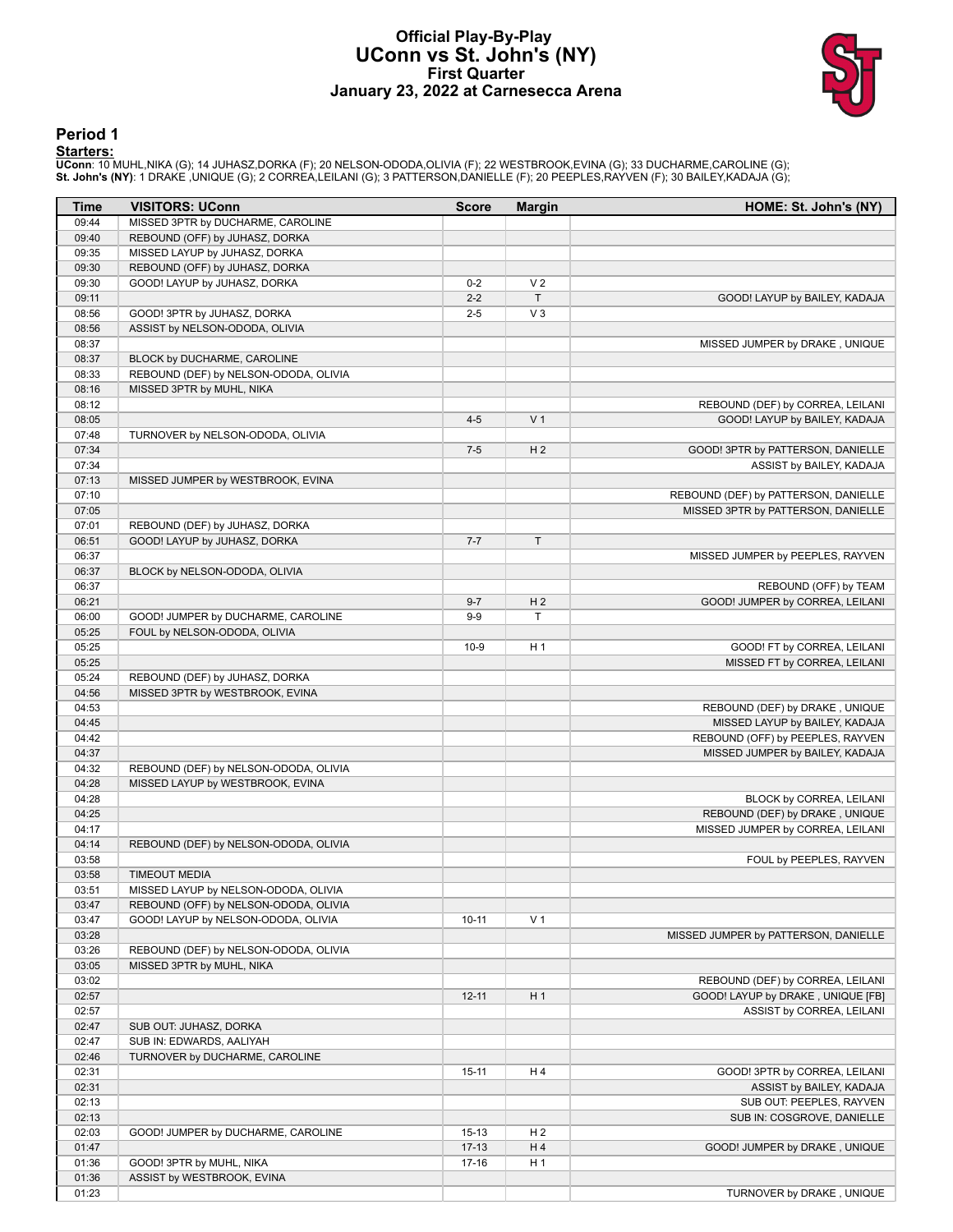| <b>Time</b> | <b>VISITORS: UConn</b>               | <b>Score</b> | <b>Margin</b>  | HOME: St. John's (NY)            |
|-------------|--------------------------------------|--------------|----------------|----------------------------------|
| 01:23       | SUB OUT: NELSON-ODODA, OLIVIA        |              |                |                                  |
| 01:23       | SUB IN: JUHASZ, DORKA                |              |                |                                  |
| 01:11       | GOOD! LAYUP by DUCHARME, CAROLINE    | $17-18$      | V <sub>1</sub> |                                  |
| 00:52       |                                      |              |                | FOUL by PATTERSON, DANIELLE      |
| 00:52       |                                      |              |                | TURNOVER by PATTERSON, DANIELLE  |
| 00:37       | MISSED 3PTR by JUHASZ, DORKA         |              |                |                                  |
| 00:36       |                                      |              |                | REBOUND (DEF) by CORREA, LEILANI |
| 00:09       |                                      |              |                | MISSED JUMPER by CORREA, LEILANI |
| 00:06       | REBOUND (DEF) by DUCHARME, CAROLINE  |              |                |                                  |
| 00:01       | GOOD! LAYUP by EDWARDS, AALIYAH [FB] | $17 - 20$    | $V_3$          |                                  |
| 00:01       | ASSIST by DUCHARME, CAROLINE         |              |                |                                  |

# **UConn 20, St. John's (NY) 17**

| <b>Points (This Period)</b> | <b>CON</b>    | <b>SJU</b>    |
|-----------------------------|---------------|---------------|
| In the Paint                | 12            |               |
| Off Turns                   |               |               |
| 2nd Chance                  |               |               |
| <b>Fast Break</b>           | ר             |               |
| Bench                       | າ             |               |
| Per Poss                    | 1.176<br>9/17 | 1.000<br>8/17 |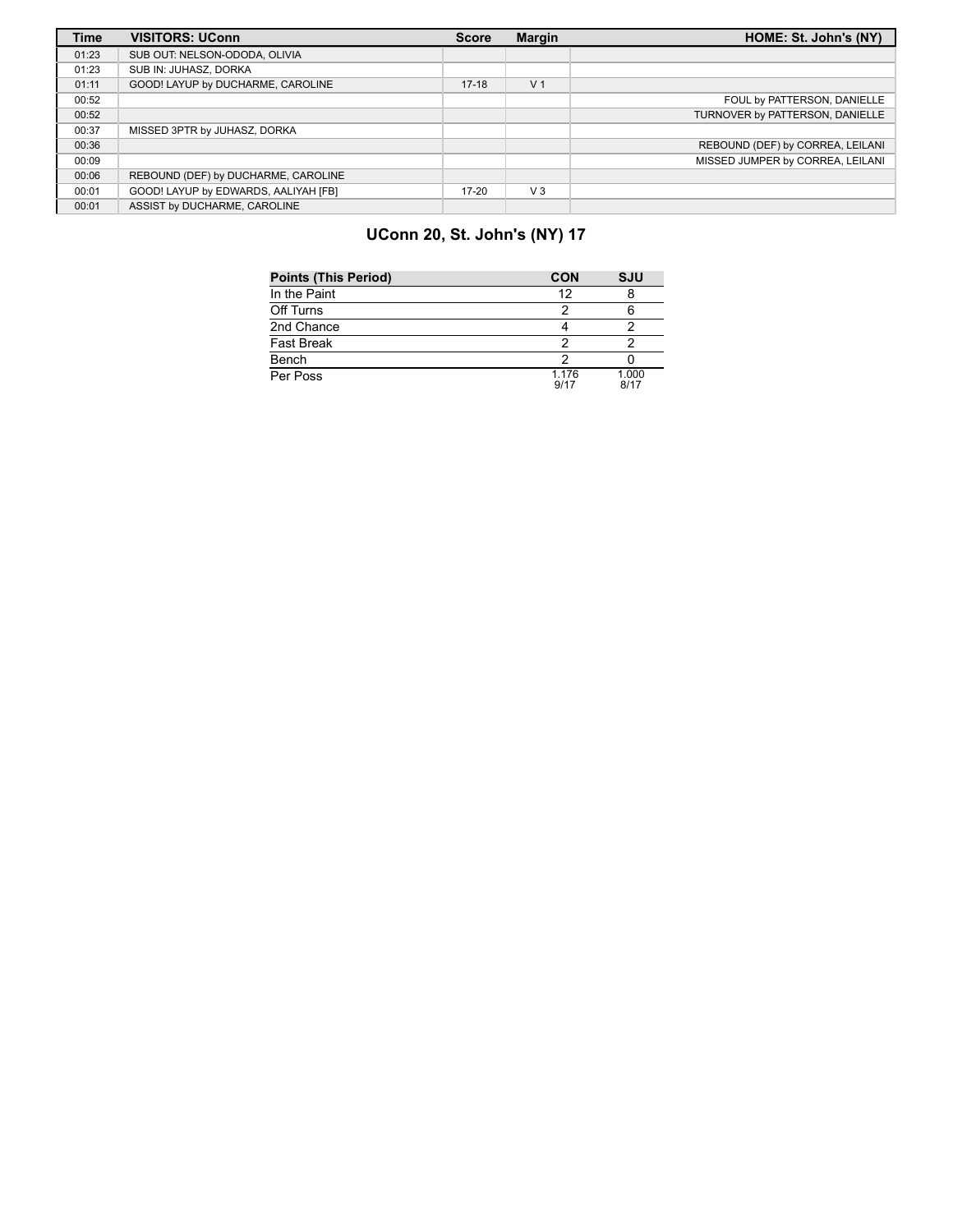# **Official Box Score UConn vs St. John's (NY) Second Quarter Statistics Only January 23, 2022 at Carnesecca Arena**



# **UConn 22**

| No.       | Player               | S. | <b>Pts</b>       | FG.     | 3FG     | <b>FT</b> | OR           | DR           | TR.             | <b>PF</b>    |                | A TO         | <b>BIK</b>     | Stl        | Min  | $+/-$          |
|-----------|----------------------|----|------------------|---------|---------|-----------|--------------|--------------|-----------------|--------------|----------------|--------------|----------------|------------|------|----------------|
| 10        | MUHL, NIKA           | G  | 4                | $2 - 3$ | 0-0     | $0 - 0$   | 0            | 2            | 2               |              |                | $\Omega$     | $\Omega$       |            | 10   | 8              |
|           | 14 JUHASZ, DORKA     | F. | $\Omega$         | $0 - 2$ | $0 - 0$ | $0 - 0$   | 1            | 1            | 2               | $\mathbf{0}$ | $\overline{0}$ | 0            | $\overline{0}$ | 0          | 5    | $\overline{1}$ |
| <b>20</b> | NELSON-ODODA, OLIVIA | F. |                  | $0 - 0$ | $0 - 0$ | $0 - 0$   |              |              | 2               | 1.           | 3              | $\Omega$     |                |            |      | $\overline{7}$ |
|           | 22 WESTBROOK, EVINA  | G  | 7                | $2 - 3$ | $2 - 2$ | $1 - 2$   | $\mathbf{0}$ | 2            | 2               | $\mathbf{0}$ | $\overline{0}$ | -1           | $\Omega$       | 0          | -9   | - 8            |
| 33        | DUCHARME, CAROLINE   | G  |                  | $3-6$   | $1 - 3$ | $0 - 0$   |              |              | 2               | $\Omega$     | $\Omega$       | $\Omega$     | $\Omega$       | 0          | -10  | 8              |
| 03        | EDWARDS, AALIYAH     | F. | $\boldsymbol{4}$ | $2 - 4$ | $0 - 0$ | $0 - 0$   | 1.           | $\mathbf{0}$ | 1.              | 1.           | $\Omega$       | 2            | 2              | $\sqrt{2}$ | 10   | $\Omega$       |
|           | <b>TEAM</b>          |    |                  | $0-0$   |         |           | 0            |              |                 | - 0          |                |              |                |            |      |                |
|           | <b>TOTALS</b>        |    |                  | 22 9-18 | 3-5     | $1 - 2$   | 4            | 8            | 12 <sub>2</sub> | 3            | $\mathbf{A}$   | $\mathbf{A}$ | 3              |            | 4 50 |                |

| Shooting By Period<br>Period | FG        | FG%   | 3FG      | 3FG%  | FT      | FT%   |
|------------------------------|-----------|-------|----------|-------|---------|-------|
| 2nd Half                     | $9 - 18$  | 50%   | $3-5$    | 60%   | $1 - 2$ | 50%   |
| 2nd Half                     | 14-30     | 47%   | $2 - 11$ | 18%   | $3-6$   | 50%   |
| Game                         | $32 - 66$ | 48.5% | 7-23     | 30.4% | 4-8     | 50.0% |

# **St. John's (NY) 14**

| No. | Player                 | S. | <b>Pts</b>    | FG.     | 3FG     | <b>FT</b> | <b>OR</b> | <b>DR</b> | <b>TR</b>      | <b>PF</b> | A        | TO       | <b>Blk</b>     | Stl            | Min | $+/-$          |
|-----|------------------------|----|---------------|---------|---------|-----------|-----------|-----------|----------------|-----------|----------|----------|----------------|----------------|-----|----------------|
| 01  | DRAKE, UNIQUE          | G  | 0             | $0 - 1$ | $0 - 1$ | $0 - 0$   | 0         | 0         | 0              | 0         |          | 0        | 0              |                | 9   | -5             |
| 02  | <b>CORREA, LEILANI</b> | G  | 5             | $2 - 4$ | $1 - 2$ | $0 - 0$   | 0         | $\Omega$  | $\mathbf{0}$   | $\Omega$  |          | 0        | 0              | $\overline{0}$ | 10  | -8             |
| 03  | PATTERSON, DANIELLE    | F  | 0             | $0 - 2$ | $0-0$   | $0-0$     | 0         | $\Omega$  | $\Omega$       | $\Omega$  | $\Omega$ |          | 0              | 0              |     | $-4$           |
|     | 20 PEEPLES, RAYVEN     | F. | $\mathcal{P}$ | $0 - 1$ | $0 - 0$ | $2 - 2$   |           |           | $\mathcal{P}$  | $\Omega$  | $\Omega$ | $\Omega$ | $\overline{0}$ | $\Omega$       | 10  | -8             |
|     | 30 BAILEY, KADAJA      | G  | 4             | $2 - 5$ | $0 - 1$ | $0-0$     | 0         |           |                |           | 1        | 3        | $\Omega$       |                |     | $-2$           |
|     | 13 COSGROVE, DANIELLE  | F. | 0             | $0 - 1$ | $0 - 0$ | $0-0$     | $\Omega$  | 2         | 2              | $\Omega$  | $\Omega$ |          | $\Omega$       | $\Omega$       | 3   | $\overline{0}$ |
|     | 22 CLEGG, CAMREÉ       | G  | 3             | $1 - 1$ | 1-1     | $0-0$     | 0         | $\Omega$  | $\Omega$       |           | 0        | 1        | 0              | $\Omega$       | 4   | -9             |
| 41  | NOLAN, EMMA            | F. | $\Omega$      | $0 - 0$ | $0 - 0$ | $0 - 0$   | $\Omega$  | $\Omega$  | $\overline{0}$ | $\Omega$  | $\Omega$ | $\Omega$ | $\Omega$       | $\Omega$       | 0   | $\overline{0}$ |
|     | <b>TEAM</b>            |    |               | $0-0$   |         |           | 1         |           | $\mathcal{P}$  | $\Omega$  |          | 0        |                |                |     |                |
|     | <b>TOTALS</b>          |    |               | 14 5-15 | $2 - 5$ | $2 - 2$   |           | 5         |                | 2         | 3        | 6        | 0              |                | 50  |                |

| <b>Shooting By Period</b><br>Period | FG        | FG%   | 3FG      | 3FG%            | FТ    | FT%   |
|-------------------------------------|-----------|-------|----------|-----------------|-------|-------|
| 2nd Half                            | $5 - 15$  | 33%   | $2 - 5$  | 40 <sub>%</sub> | $2-2$ | 100%  |
| 2nd Half                            | $11 - 24$ | 46%   | $1 - 10$ | 10%             | $3-5$ | 60%   |
| Game                                | 23-54     | 42.6% | $5-18$   | 27.8%           | հ-9   | 66.7% |

| Game Notes:                                                              | <b>Score</b> |    |    |    |    | 1st 2nd 3rd 4th TOT | <b>Points (This Period)</b> | <b>CON SJU</b> |               |
|--------------------------------------------------------------------------|--------------|----|----|----|----|---------------------|-----------------------------|----------------|---------------|
| Officials: Jules Gallien, Ashley Gloss, Chris Sauceda<br>Attendance: 945 | CON          | 20 | 22 | 19 | 14 | 75                  | In the Paint                |                |               |
|                                                                          | SJU          |    | 14 | 15 |    | 57                  | Off Turns                   |                | 10            |
| Start Time: 06:00 PM                                                     |              |    |    |    |    |                     | 2nd Chance                  |                |               |
| Conference Game;                                                         |              |    |    |    |    |                     | <b>Fast Break</b>           |                |               |
|                                                                          |              |    |    |    |    |                     | Bench                       |                |               |
|                                                                          |              |    |    |    |    |                     | Per Poss                    | l.158<br>10/19 | 0.667<br>6/21 |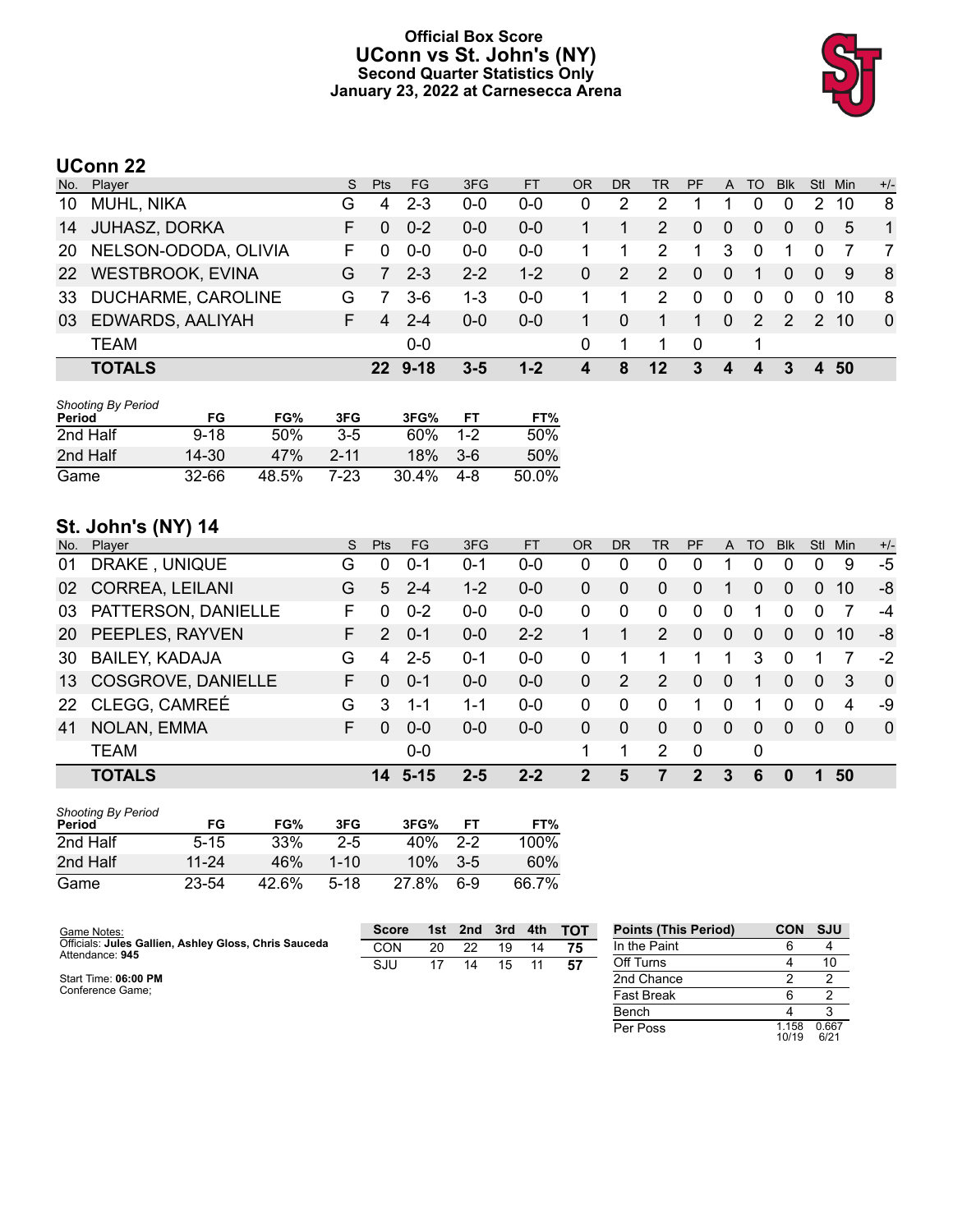## **Official Play-By-Play UConn vs St. John's (NY) Second Quarter January 23, 2022 at Carnesecca Arena**



# **Period 2**

### **Starters:**

**UConn**: 10 MUHL,NIKA (G); 14 JUHASZ,DORKA (F); 20 NELSON-ODODA,OLIVIA (F); 22 WESTBROOK,EVINA (G); 33 DUCHARME,CAROLINE (G);<br>**St. John's (NY)**: 1 DRAKE ,UNIQUE (G); 2 CORREA,LEILANI (G); 3 PATTERSON,DANIELLE (F); 20 PEEPL

| Time           | <b>VISITORS: UConn</b>                 | <b>Score</b> | <b>Margin</b>   | HOME: St. John's (NY)                                               |
|----------------|----------------------------------------|--------------|-----------------|---------------------------------------------------------------------|
| 10:00          |                                        |              |                 | SUB OUT: PATTERSON, DANIELLE                                        |
| 10:00          |                                        |              |                 | SUB IN: PEEPLES, RAYVEN                                             |
| 09:51          |                                        |              |                 | MISSED LAYUP by COSGROVE, DANIELLE                                  |
| 09:51          | BLOCK by EDWARDS, AALIYAH              |              |                 |                                                                     |
| 09:47          | REBOUND (DEF) by WESTBROOK, EVINA      |              |                 |                                                                     |
| 09:43          | GOOD! LAYUP by DUCHARME, CAROLINE [FB] | $17 - 22$    | V <sub>5</sub>  |                                                                     |
| 09:30          |                                        |              |                 | TURNOVER by BAILEY, KADAJA                                          |
| 09:19          | MISSED 3PTR by DUCHARME, CAROLINE      |              |                 |                                                                     |
| 09:15          |                                        |              |                 | REBOUND (DEF) by BAILEY, KADAJA                                     |
| 09:08          |                                        |              |                 | TURNOVER by BAILEY, KADAJA                                          |
| 09:08          | STEAL by EDWARDS, AALIYAH              |              |                 |                                                                     |
| 09:00          | MISSED LAYUP by JUHASZ, DORKA          |              |                 |                                                                     |
| 08:57<br>08:29 |                                        |              |                 | REBOUND (DEF) by COSGROVE, DANIELLE                                 |
| 08:24          |                                        |              |                 | MISSED JUMPER by BAILEY, KADAJA                                     |
| 08:16          |                                        |              |                 | REBOUND (OFF) by PEEPLES, RAYVEN<br>MISSED LAYUP by CORREA, LEILANI |
| 08:13          | REBOUND (DEF) by JUHASZ, DORKA         |              |                 |                                                                     |
| 08:08          | MISSED LAYUP by MUHL, NIKA             |              |                 |                                                                     |
| 08:05          |                                        |              |                 | REBOUND (DEF) by COSGROVE, DANIELLE                                 |
| 08:01          | FOUL by MUHL, NIKA                     |              |                 |                                                                     |
| 08:01          |                                        |              |                 | SUB OUT: BAILEY, KADAJA                                             |
| 08:01          |                                        |              |                 | SUB IN: CLEGG, CAMREÉ                                               |
| 08:01          | SUB OUT: JUHASZ, DORKA                 |              |                 |                                                                     |
| 08:01          | SUB IN: NELSON-ODODA, OLIVIA           |              |                 |                                                                     |
| 07:45          |                                        |              |                 | TURNOVER by COSGROVE, DANIELLE                                      |
| 07:45          | STEAL by MUHL, NIKA                    |              |                 |                                                                     |
| 07:39          | GOOD! LAYUP by EDWARDS, AALIYAH [FB]   | 17-24        | V <sub>7</sub>  |                                                                     |
| 07:39          | ASSIST by MUHL, NIKA                   |              |                 |                                                                     |
| 07:27          |                                        |              |                 | MISSED 3PTR by DRAKE, UNIQUE                                        |
| 07:24          | REBOUND (DEF) by DUCHARME, CAROLINE    |              |                 |                                                                     |
| 07:13          |                                        |              |                 | FOUL by CLEGG, CAMREÉ                                               |
| 07:13          |                                        |              |                 | SUB OUT: COSGROVE, DANIELLE                                         |
| 07:13          |                                        |              |                 | SUB IN: PATTERSON, DANIELLE                                         |
| 07:13          | MISSED FT by WESTBROOK, EVINA          |              |                 |                                                                     |
| 07:13          | REBOUND (DEADB) by TEAM                |              |                 |                                                                     |
| 07:13          | GOOD! FT by WESTBROOK, EVINA           | $17 - 25$    | V8              |                                                                     |
| 07:00          |                                        |              |                 | MISSED 3PTR by CORREA, LEILANI                                      |
| 06:55          | REBOUND (DEF) by MUHL, NIKA            |              |                 |                                                                     |
| 06:46          | TURNOVER by EDWARDS, AALIYAH           |              |                 |                                                                     |
| 06:16          |                                        | $20 - 25$    | V <sub>5</sub>  | GOOD! 3PTR by CLEGG, CAMREÉ                                         |
| 06:16          |                                        |              |                 | ASSIST by CORREA, LEILANI                                           |
| 05:55          | GOOD! 3PTR by WESTBROOK, EVINA         | 20-28        | V8              |                                                                     |
| 05:28          |                                        |              |                 | MISSED LAYUP by PATTERSON, DANIELLE                                 |
| 05:24          | REBOUND (DEF) by WESTBROOK, EVINA      |              |                 |                                                                     |
| 05:16          | GOOD! 3PTR by DUCHARME, CAROLINE       | 20-31        | V <sub>11</sub> |                                                                     |
| 05:16          | ASSIST by NELSON-ODODA, OLIVIA         |              |                 |                                                                     |
| 05:13          |                                        |              |                 | TIMEOUT 30SEC                                                       |
| 05:13          | <b>TIMEOUT MEDIA</b>                   |              |                 |                                                                     |
| 05:13          |                                        |              |                 | SUB OUT: DRAKE, UNIQUE                                              |
| 05:13          |                                        |              |                 | SUB IN: BAILEY, KADAJA                                              |
| 04:50          |                                        | 22-31        | V <sub>9</sub>  | GOOD! JUMPER by CORREA, LEILANI                                     |
| 04:50          |                                        |              |                 | ASSIST by BAILEY, KADAJA                                            |
| 04:30          | GOOD! 3PTR by WESTBROOK, EVINA         | 22-34        | V <sub>12</sub> |                                                                     |
| 04:30          | ASSIST by NELSON-ODODA, OLIVIA         |              |                 |                                                                     |
| 04:20          |                                        |              |                 | TURNOVER by CLEGG, CAMREE                                           |
| 04:20          | STEAL by MUHL, NIKA                    |              |                 |                                                                     |
| 04:15          | GOOD! LAYUP by MUHL, NIKA [FB]         | 22-36        | V <sub>14</sub> |                                                                     |
| 04:01          |                                        |              |                 | MISSED JUMPER by PATTERSON, DANIELLE                                |
| 03:58          | REBOUND (DEF) by NELSON-ODODA, OLIVIA  |              |                 |                                                                     |
| 03:48          | MISSED LAYUP by EDWARDS, AALIYAH       |              |                 |                                                                     |
| 03:45          |                                        |              |                 | REBOUND (DEF) by TEAM                                               |
| 03:45          |                                        |              |                 | SUB OUT: CLEGG, CAMREÉ<br>SUB IN: DRAKE, UNIQUE                     |
| 03:45<br>03:37 |                                        |              |                 | TURNOVER by PATTERSON, DANIELLE                                     |
| 03:37          | STEAL by EDWARDS, AALIYAH              |              |                 |                                                                     |
|                |                                        |              |                 |                                                                     |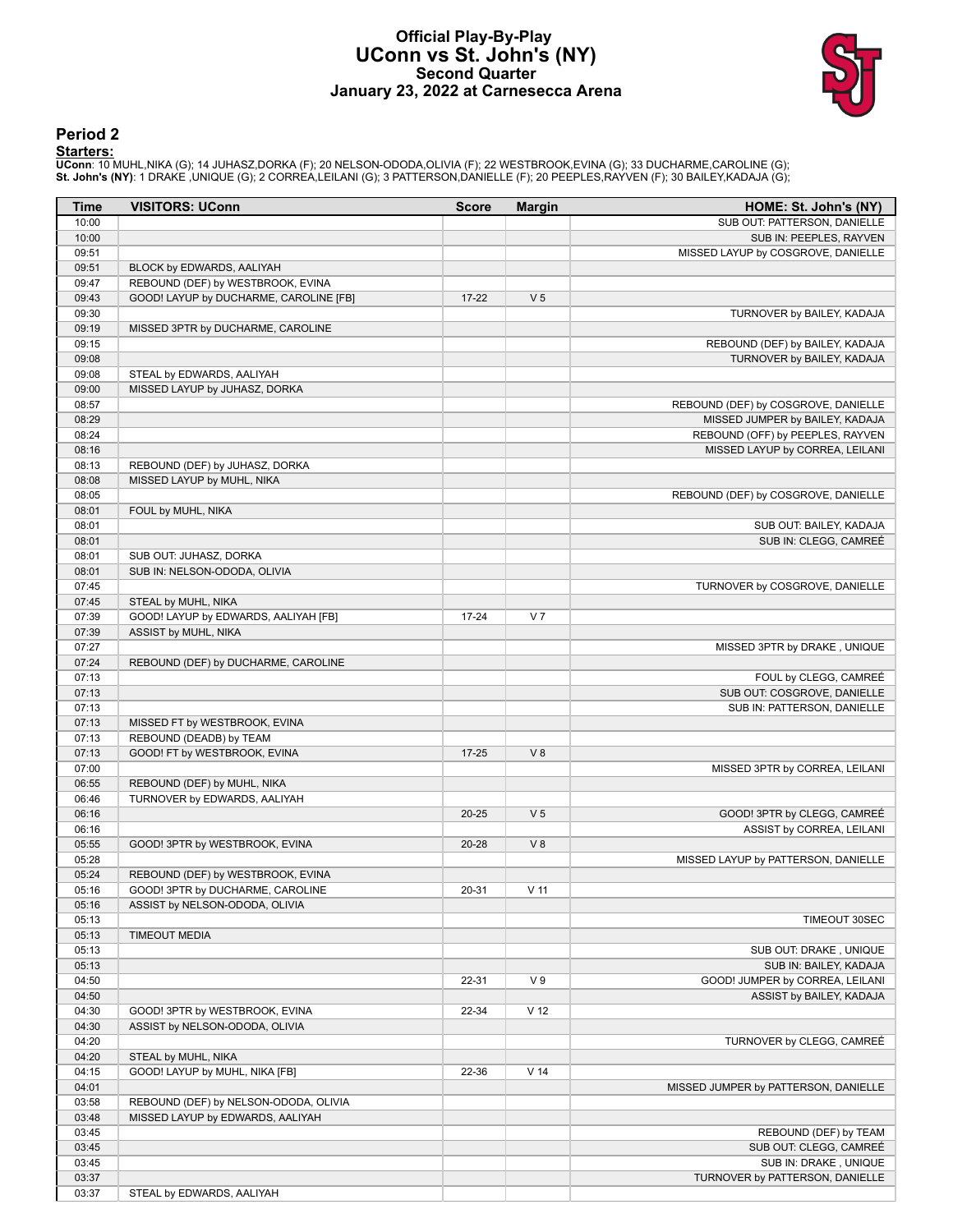| <b>Time</b> | <b>VISITORS: UConn</b>                | <b>Score</b> | <b>Margin</b>   | HOME: St. John's (NY)              |
|-------------|---------------------------------------|--------------|-----------------|------------------------------------|
| 03:32       | MISSED LAYUP by EDWARDS, AALIYAH      |              |                 |                                    |
| 03:29       |                                       |              |                 | REBOUND (DEF) by PEEPLES, RAYVEN   |
| 03:23       |                                       |              |                 | MISSED 3PTR by BAILEY, KADAJA      |
| 03:21       | REBOUND (DEF) by TEAM                 |              |                 |                                    |
| 03:04       | TURNOVER by WESTBROOK, EVINA          |              |                 |                                    |
| 03:04       |                                       |              |                 | STEAL by BAILEY, KADAJA            |
| 03:00       |                                       | 24-36        | V <sub>12</sub> | GOOD! LAYUP by BAILEY, KADAJA [FB] |
| 02:40       | FOUL by EDWARDS, AALIYAH              |              |                 |                                    |
| 02:40       | TURNOVER by EDWARDS, AALIYAH          |              |                 |                                    |
| 02:40       | SUB OUT: WESTBROOK, EVINA             |              |                 |                                    |
| 02:40       | SUB IN: JUHASZ, DORKA                 |              |                 |                                    |
| 02:31       |                                       | 26-36        | $V$ 10          | GOOD! LAYUP by BAILEY, KADAJA      |
| 02:16       | GOOD! JUMPER by DUCHARME, CAROLINE    | 26-38        | V <sub>12</sub> |                                    |
| 02:00       |                                       |              |                 | MISSED LAYUP by BAILEY, KADAJA     |
| 02:00       | BLOCK by NELSON-ODODA, OLIVIA         |              |                 |                                    |
| 02:00       |                                       |              |                 | REBOUND (OFF) by TEAM              |
| 01:55       | FOUL by NELSON-ODODA, OLIVIA          |              |                 |                                    |
| 01:55       |                                       | 27-38        | $V$ 11          | GOOD! FT by PEEPLES, RAYVEN        |
| 01:55       |                                       | 28-38        | $V$ 10          | GOOD! FT by PEEPLES, RAYVEN        |
| 01:39       | MISSED JUMPER by DUCHARME, CAROLINE   |              |                 |                                    |
| 01:37       | REBOUND (OFF) by NELSON-ODODA, OLIVIA |              |                 |                                    |
| 01:35       | GOOD! JUMPER by EDWARDS, AALIYAH      | 28-40        | V <sub>12</sub> |                                    |
| 01:35       | ASSIST by NELSON-ODODA, OLIVIA        |              |                 |                                    |
| 01:21       |                                       |              |                 | FOUL by BAILEY, KADAJA             |
| 01:21       |                                       |              |                 | TURNOVER by BAILEY, KADAJA         |
| 01:21       | SUB OUT: NELSON-ODODA, OLIVIA         |              |                 |                                    |
| 01:21       | SUB IN: WESTBROOK, EVINA              |              |                 |                                    |
| 01:06       | MISSED JUMPER by WESTBROOK, EVINA     |              |                 |                                    |
| 01:03       | REBOUND (OFF) by DUCHARME, CAROLINE   |              |                 |                                    |
| 01:02       | MISSED 3PTR by DUCHARME, CAROLINE     |              |                 |                                    |
| 00:58       | REBOUND (OFF) by JUHASZ, DORKA        |              |                 |                                    |
| 00:58       | MISSED LAYUP by JUHASZ, DORKA         |              |                 |                                    |
| 00:58       | REBOUND (OFF) by EDWARDS, AALIYAH     |              |                 |                                    |
| 00:58       | TURNOVER by TEAM                      |              |                 |                                    |
| 00:48       |                                       | $31 - 40$    | V <sub>9</sub>  | GOOD! 3PTR by CORREA, LEILANI      |
| 00:48       |                                       |              |                 | ASSIST by DRAKE, UNIQUE            |
| 00:32       | GOOD! JUMPER by MUHL, NIKA            | $31 - 42$    | V <sub>11</sub> |                                    |
| 00:01       |                                       |              |                 | MISSED LAYUP by PEEPLES, RAYVEN    |
| 00:01       | BLOCK by EDWARDS, AALIYAH             |              |                 |                                    |
| 00:00       | REBOUND (DEF) by MUHL, NIKA           |              |                 |                                    |

# **UConn 42, St. John's (NY) 31**

| <b>Points (This Period)</b> | <b>CON</b>     | <b>SJU</b>    |
|-----------------------------|----------------|---------------|
| In the Paint                | 6              |               |
| Off Turns                   |                | 10            |
| 2nd Chance                  | າ              |               |
| <b>Fast Break</b>           | 6              |               |
| Bench                       |                |               |
| Per Poss                    | 1.158<br>10/19 | 0.667<br>6/21 |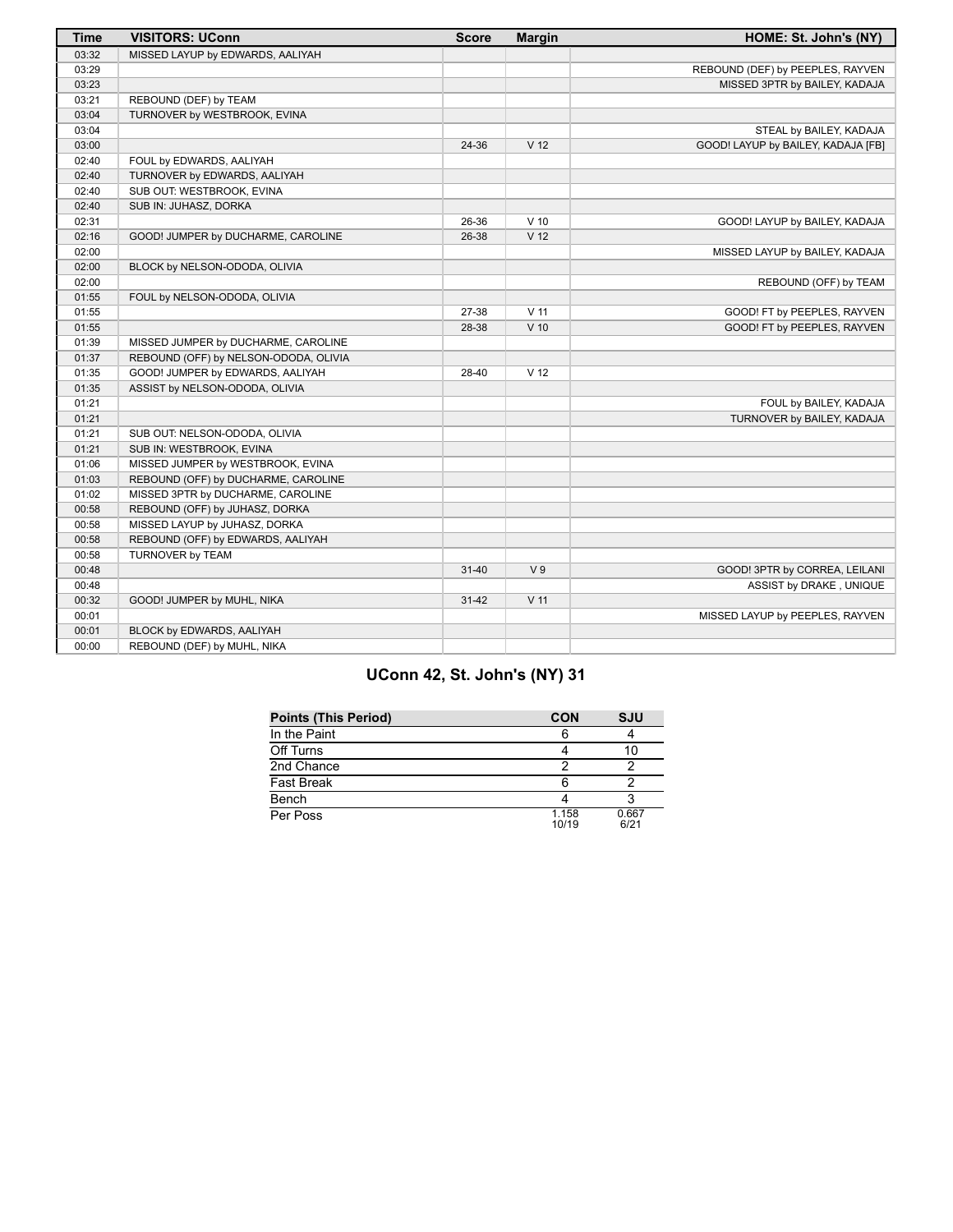# **Official Box Score UConn vs St. John's (NY) Second Half Statistics Only January 23, 2022 at Carnesecca Arena**



# **UConn 33**

| No.       | Player               | S. | <b>Pts</b>    | <b>FG</b>       | 3FG      | <b>FT</b> | <b>OR</b> | DR.            | <b>TR</b>    | <b>PF</b>    |          | A TO                     | <b>Blk</b> | Stl          | <b>Min</b> | $+/-$           |
|-----------|----------------------|----|---------------|-----------------|----------|-----------|-----------|----------------|--------------|--------------|----------|--------------------------|------------|--------------|------------|-----------------|
| 03        | EDWARDS, AALIYAH     | F. | 2             | $1 - 2$         | 0-0      | $0 - 0$   | 0         | 2              | 2            | 0            | 0        |                          | 0          | $\Omega$     | 8          | 2               |
| 10        | <b>MUHL, NIKA</b>    | G. | $\mathcal{P}$ | $1 - 3$         | $0 - 2$  | $0 - 0$   | $\Omega$  | 3              | 3            | 1            | 2        | 4                        | $\Omega$   |              | 2 20       | 7               |
| 14        | <b>JUHASZ, DORKA</b> | F. | 9             | 4-6             | $1 - 3$  | $0 - 1$   | 3         | $\mathbf 0$    | 3            | $\mathbf 0$  | -1       |                          | $\Omega$   | $\Omega$     | -16        | $\overline{7}$  |
| <b>20</b> | NELSON-ODODA, OLIVIA |    |               | $0 - 2$         | $0 - 0$  | $1 - 2$   | 5.        | 6              | 11           | $\mathbf{1}$ | 6        | $\overline{\phantom{1}}$ | $\Omega$   | $\mathbf{0}$ | 16         | 12 <sup>°</sup> |
|           | 22 WESTBROOK, EVINA  | G  | 4             | $1-5$           | $0 - 2$  | $2 - 3$   |           |                | 2            | $\mathbf 1$  | 2        | $\mathcal{P}$            | $\Omega$   | $\Omega$     | -20        | 7               |
| 33        | DUCHARME, CAROLINE   | G. |               | $15 \t 7-12$    | $1 - 4$  | $0 - 0$   | $\Omega$  | $\overline{2}$ | 2            | 2            | 2        | 1                        | $\Omega$   | 1            | -20        | 7               |
|           | <b>TEAM</b>          |    | 0             | $0 - 0$         | $0 - 0$  | $0 - 0$   | $\Omega$  | $\mathbf 0$    | $\mathbf{0}$ | $\Omega$     | $\Omega$ | 0                        | $\Omega$   | $\Omega$     | $\Omega$   | - 0             |
|           | <b>TOTALS</b>        |    |               | $33 \, 14 - 30$ | $2 - 11$ | $3 - 6$   | 9         | 14             | 23           |              | 5 13 10  |                          | $\bf{0}$   |              | 3,100      | $\bf{0}$        |

| <b>Shooting By Period</b><br>Period | FG        | FG%   | 3FG      | 3FG%  | FТ    | FT%   |
|-------------------------------------|-----------|-------|----------|-------|-------|-------|
| 2nd Half                            | 14-30     | 47%   | $2 - 11$ | 18%   | $3-6$ | 50%   |
| Game                                | $32 - 66$ | 48.5% | 7-23     | 30.4% | 4-8   | 50.0% |

*Last FG Half:* CON 4th-00:34

# **St. John's (NY) 26**

| No. | Player                 | S  | <b>Pts</b>    | <b>FG</b> | 3FG      | <b>FT</b> | <b>OR</b> | <b>DR</b>    | TR             | PF       | $\mathsf{A}$     | TO       | <b>B</b> lk   | Stl           | Min   | $+/-$          |
|-----|------------------------|----|---------------|-----------|----------|-----------|-----------|--------------|----------------|----------|------------------|----------|---------------|---------------|-------|----------------|
| 01  | DRAKE, UNIQUE          | G  | $\mathcal{P}$ | $1 - 3$   | $0 - 1$  | $0 - 0$   | 0         | 2            | 2              | 2        | 3                | 2        | 0             |               | 19    | $-7$           |
| 02  | <b>CORREA, LEILANI</b> | G  | 8             | $3-6$     | $0 - 1$  | $2 - 3$   | 0         |              |                | $\Omega$ | $\Omega$         |          | 2             |               | 18    | $-5$           |
|     | 03 PATTERSON, DANIELLE | F. | $\Omega$      | $0 - 1$   | $0 - 1$  | $0-0$     | 0         | 0            | $\Omega$       | 0        | 0                | 1        | $\Omega$      | $\Omega$      | 9     | $-7$           |
|     | 13 COSGROVE, DANIELLE  | F. | 3             | $1 - 5$   | 1-5      | $0 - 0$   | 0         | $\mathbf{0}$ | $\overline{0}$ | 2        |                  | 2        | 0             | $\Omega$      | 11    | $\mathbf{1}$   |
|     | 20 PEEPLES, RAYVEN     | F. | 0             | $0 - 0$   | $0-0$    | $0 - 0$   | $\Omega$  | 2            | 2              | 1        | $\Omega$         | $\Omega$ | $\Omega$      |               | 18    | -5             |
|     | 22 CLEGG, CAMREÉ       | G  | $\Omega$      | $0 - 0$   | $0 - 0$  | $0 - 0$   | 0         | $\Omega$     | $\Omega$       | $\Omega$ | $\Omega$         | $\Omega$ | $\Omega$      | $\Omega$      | 3     | $-2$           |
| 30  | <b>BAILEY, KADAJA</b>  | G  | 13            | $6 - 8$   | $0 - 1$  | $1 - 2$   | 0         |              |                | $\Omega$ | $\Omega$         |          | $\Omega$      | $\mathcal{P}$ | 20    | -7             |
| 41  | NOLAN, EMMA            | F. | $\Omega$      | $0 - 1$   | $0 - 1$  | $0 - 0$   | 0         |              | 1              | $\Omega$ | $\Omega$         | $\Omega$ | $\Omega$      | $\mathbf{0}$  | 2     | $-2$           |
|     | <b>TEAM</b>            |    | 0             | $0 - 0$   | $0-0$    | $0 - 0$   | 0         | 0            | 0              | 0        | 0                | 1        | $\Omega$      | $\Omega$      | 0     | $\overline{0}$ |
|     | <b>TOTALS</b>          |    |               | 26 11-24  | $1 - 10$ | $3 - 5$   | $\bf{0}$  | 7            | 7              | 5        | $\boldsymbol{4}$ | 8        | $\mathcal{P}$ |               | 5 100 | 0              |

| <b>Shooting By Period</b><br>Period | FG    | FG%   | 3FG      | 3FG%  | FТ    | FT%   |
|-------------------------------------|-------|-------|----------|-------|-------|-------|
| 2nd Half                            | 11-24 | 46%   | $1 - 10$ | 10%   | $3-5$ | 60%   |
| Game                                | 23-54 | 42.6% | $5-18$   | 27.8% | հ-9   | 66.7% |

*Last FG Half:* SJU 4th-02:16

Bench 2 3

| Game Notes:                                                              | <b>Score</b> | 1st | 2nd | 3rd | 4th | $\sqrt{10}$ | <b>Points from (This Period)</b> | <b>CON SJU</b> |    |
|--------------------------------------------------------------------------|--------------|-----|-----|-----|-----|-------------|----------------------------------|----------------|----|
| Officials: Jules Gallien, Ashley Gloss, Chris Sauceda<br>Attendance: 945 | CON          | 20  | 22  | 19  | 14  |             | In the Paint                     | 20             | 18 |
|                                                                          | SJU          |     | 14  | 15  |     | 57          | Off Turns                        |                |    |
| Start Time: 06:00 PM                                                     |              |     |     |     |     |             | 2nd Chance                       |                |    |
| Conference Game:                                                         |              |     |     |     |     |             | Fast Break                       |                | 10 |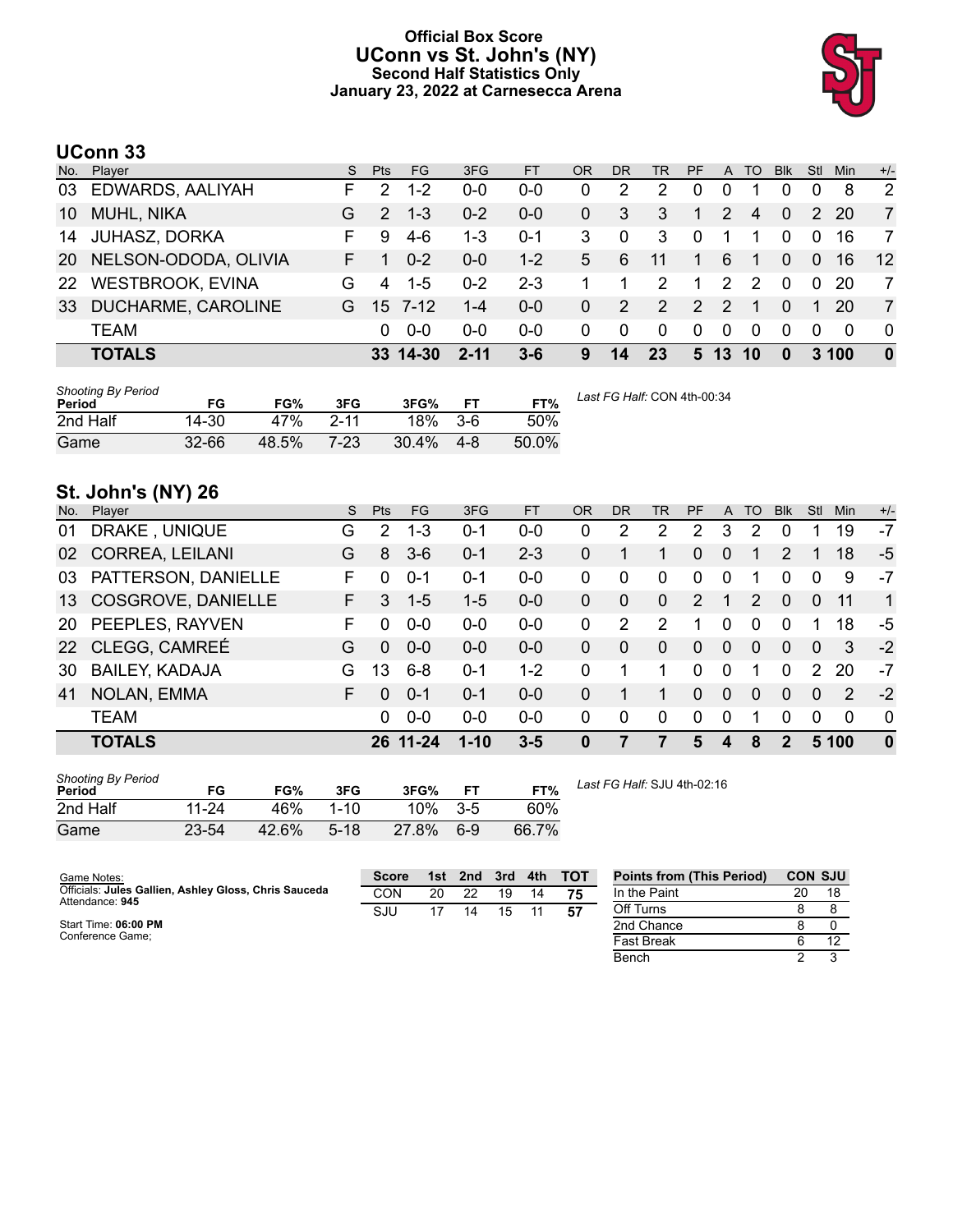# **Official Box Score UConn vs St. John's (NY) Third Quarter Statistics Only January 23, 2022 at Carnesecca Arena**



# **UConn 33**

|           | No. Player              | S. | <b>Pts</b>    | FG      | 3FG     | <b>FT</b> | <b>OR</b>    | <b>DR</b>    | <b>TR</b>      | <b>PF</b>    |                | A TO     | <b>Blk</b>   |              | Stl Min   | $+/-$          |
|-----------|-------------------------|----|---------------|---------|---------|-----------|--------------|--------------|----------------|--------------|----------------|----------|--------------|--------------|-----------|----------------|
| 10        | MUHL, NIKA              | G  | 0             | $0 - 2$ | 0-2     | $0 - 0$   | 0            | 2            | 2              | 0            |                | 2        | 0            |              | 10        | 4              |
| 14        | <b>JUHASZ, DORKA</b>    | F. | 4             | $2 - 3$ | $0 - 1$ | $0 - 0$   | 1.           | $\Omega$     | 1              | 0            |                | 1        | $\mathbf{0}$ | $\mathbf{0}$ | 6         | $\overline{4}$ |
| <b>20</b> | NELSON-ODODA, OLIVIA    | F. |               | $0 - 0$ | $0 - 0$ | $1 - 2$   |              | 3            | $\overline{4}$ | $\mathbf 1$  | 3              |          | $\Omega$     | $\mathbf{0}$ | -8        | -2             |
| <b>22</b> | <b>WESTBROOK, EVINA</b> | G  | 4             | $1 - 3$ | $0 - 0$ | $2 - 3$   |              | $\mathbf{1}$ | 2              | $\mathbf{1}$ | $\overline{2}$ | $\Omega$ | $\mathbf{0}$ | $\Omega$     | <b>10</b> | $\overline{4}$ |
| 33        | DUCHARME, CAROLINE      | G  | 8             | $4-5$   | $0 - 1$ | $0 - 0$   | $\Omega$     | 0            | $\Omega$       | 2            | $\Omega$       |          | $\Omega$     | $\mathbf 0$  | -10       | $\overline{4}$ |
| 03        | EDWARDS, AALIYAH        | F. | $\mathcal{P}$ | $1 - 2$ | 0-0     | $0 - 0$   | $\mathbf{0}$ | 2            | 2              | $\Omega$     | $\overline{0}$ | $\Omega$ | $\mathbf{0}$ | $\Omega$     | -6        | $\overline{2}$ |
|           | <b>TEAM</b>             |    |               | $0-0$   |         |           | $\Omega$     | $\Omega$     | $\Omega$       | - 0          |                | 0        |              |              |           |                |
|           | <b>TOTALS</b>           |    |               | 19 8-15 | 0-4     | $3 - 5$   | 3            | 8            | 11             | $\mathbf{A}$ | 7              | 5        | $\bf{0}$     |              | 50        |                |

| <b>Shooting By Period</b><br>Period | FG        | FG%   | 3FG  | 3FG%  | FT.     | FT%   |
|-------------------------------------|-----------|-------|------|-------|---------|-------|
| 2nd Half                            | ი ი       | 0%    | ი-ი  | $0\%$ | 0-0     | $0\%$ |
| Game                                | $32 - 66$ | 48.5% | 7-23 | 30.4% | $4 - 8$ | 50.0% |

# **St. John's (NY) 26**

| No. | Player                 | S. | <b>Pts</b> | FG.             | 3FG     | <b>FT</b> | <b>OR</b> | <b>DR</b> | <b>TR</b> | <b>PF</b> | A            | TO       | <b>Blk</b> | Stl      | Min      | $+/-$          |
|-----|------------------------|----|------------|-----------------|---------|-----------|-----------|-----------|-----------|-----------|--------------|----------|------------|----------|----------|----------------|
| 01  | DRAKE, UNIQUE          | G  | $\Omega$   | $0 - 1$         | $0 - 0$ | $0 - 0$   | 0         | 0         | 0         |           |              |          | $\Omega$   | 0        | 9        | $-4$           |
| 02  | <b>CORREA, LEILANI</b> | G  | 8          | $3-5$           | $0 - 1$ | $2 - 3$   | 0         |           |           | 0         | $\Omega$     | $\Omega$ | $\Omega$   |          | 10       | $-4$           |
| 03  | PATTERSON, DANIELLE    | F  | $\Omega$   | $0 - 1$         | $0 - 1$ | $0-0$     | $\Omega$  | $\Omega$  | $\Omega$  | 0         | $\mathbf{0}$ |          | $\Omega$   | $\Omega$ | 3        | -5             |
|     | 20 PEEPLES, RAYVEN     | F. | $\Omega$   | $0 - 0$         | $0 - 0$ | $0 - 0$   | $\Omega$  | 2         | 2         | 1         | $\Omega$     | $\Omega$ | $\Omega$   | $\Omega$ | 10       | $-4$           |
|     | 30 BAILEY, KADAJA      | G  |            | $3-4$           | $0-0$   | $1 - 2$   | 0         | $\Omega$  | $\Omega$  | $\Omega$  | $\Omega$     | $\Omega$ | $\Omega$   |          | 10       | $-4$           |
|     | 13 COSGROVE, DANIELLE  | F. | $\Omega$   | $0 - 2$         | $0 - 2$ | $0 - 0$   | $\Omega$  | $\Omega$  | $\Omega$  |           |              |          | $\Omega$   | $\Omega$ |          | $\overline{1}$ |
|     | 22 CLEGG, CAMREÉ       | G  | $\Omega$   | $0 - 0$         | $0 - 0$ | $0-0$     | 0         | $\Omega$  | $\Omega$  | $\Omega$  | $\Omega$     | $\Omega$ | $\Omega$   | $\Omega$ |          | $\Omega$       |
| 41  | NOLAN, EMMA            | F. | $\Omega$   | $0 - 0$         | $0 - 0$ | $0 - 0$   | $\Omega$  | $\Omega$  | $\Omega$  | $\Omega$  | $\Omega$     | $\Omega$ | $\Omega$   | $\Omega$ | $\Omega$ | $\overline{0}$ |
|     | <b>TEAM</b>            |    |            | $0-0$           |         |           | $\Omega$  | $\Omega$  | $\Omega$  | $\Omega$  |              |          |            |          |          |                |
|     | <b>TOTALS</b>          |    |            | $15 \quad 6-13$ | $0 - 4$ | $3 - 5$   | $\bf{0}$  | 3         | 3         | 3         | 2            | 4        | $\bf{0}$   | 2        | 50       |                |

| <b>Shooting By Period</b><br>Period | FG    | FG%   | 3FG      | 3FG%  |     | FT%   |
|-------------------------------------|-------|-------|----------|-------|-----|-------|
| 2nd Half                            | ი-ი   | 0%    | ი-ი      | 0%    | 0-0 | 0%    |
| Game                                | 23-54 | 42.6% | $5 - 18$ | 27.8% | 6-9 | 66.7% |

| Game Notes:                                                              | <b>Score</b> |     | 1st 2nd 3rd 4th |       |    | $\overline{a}$ TOT | <b>Points (Th</b> |
|--------------------------------------------------------------------------|--------------|-----|-----------------|-------|----|--------------------|-------------------|
| Officials: Jules Gallien, Ashley Gloss, Chris Sauceda<br>Attendance: 945 | CON          | 20. | 22              | 19    | 14 |                    | In the Pair       |
|                                                                          | S.IU         |     | 14              | 15 11 |    | 57                 | Off Turns         |
| Start Time: 06:00 PM                                                     |              |     |                 |       |    |                    | 2nd Chane         |

| <b>Points (This Period)</b> | CON            | <b>SJU</b>    |
|-----------------------------|----------------|---------------|
| In the Paint                | 12             | 10            |
| Off Turns                   |                |               |
| 2nd Chance                  | з              |               |
| <b>Fast Break</b>           | 2              | ี่ค           |
| Bench                       | 2              |               |
| Per Poss                    | 1.000<br>10/19 | 0.789<br>8/19 |

Start Time: **06:00 PM** Conference Game;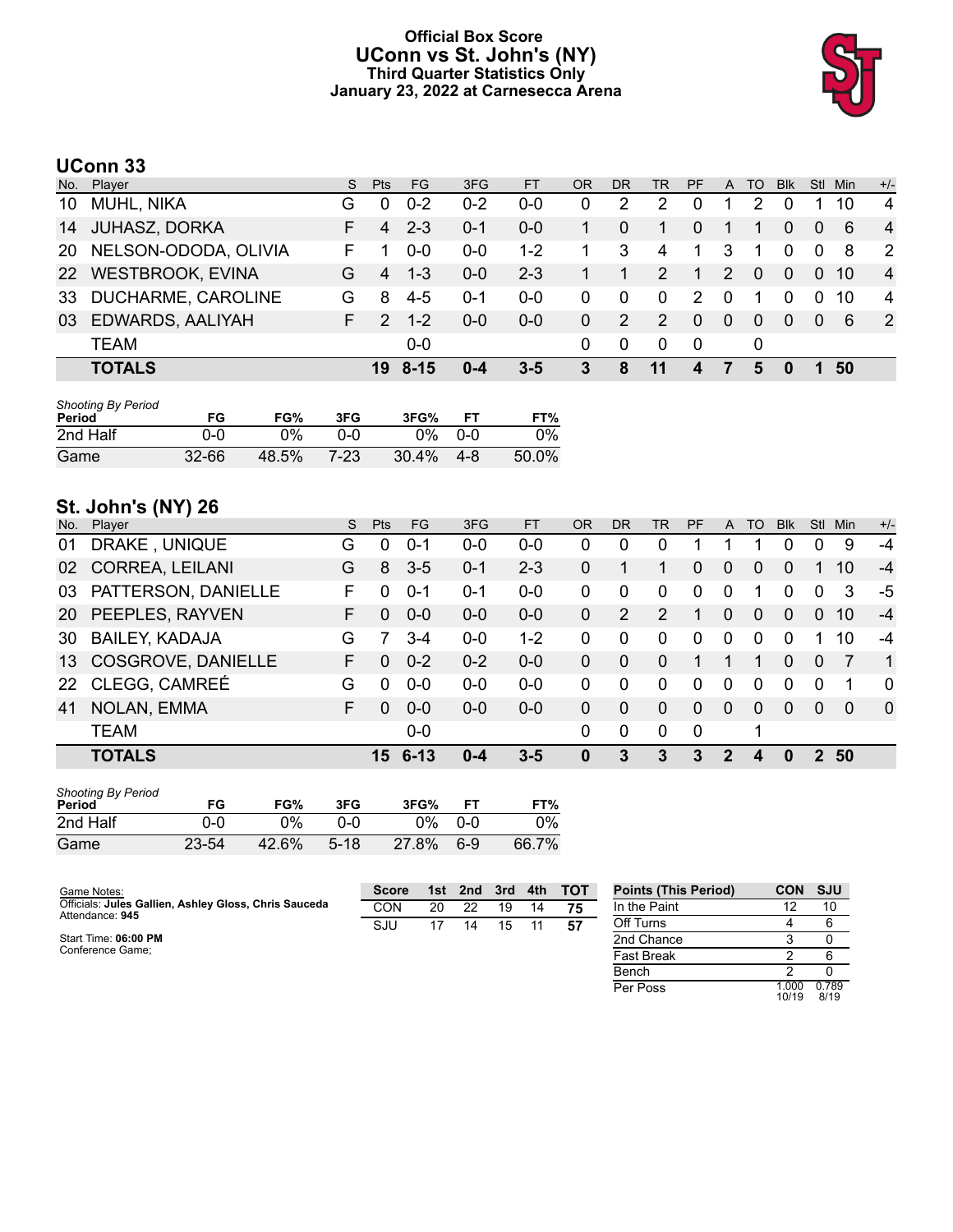### **Official Play-By-Play UConn vs St. John's (NY) Third Quarter January 23, 2022 at Carnesecca Arena**



### **Period 3**

<mark>Starters:</mark><br>UConn: 10 MUHL,NIKA (G); 14 JUHASZ,DORKA (F); 20 NELSON-ODODA,OLIVIA (F); 22 WESTBROOK,EVINA (G); 33 DUCHARME,CAROLINE (G);<br>**St. John's (NY)**: 1 DRAKE ,UNIQUE (G); 2 CORREA,LEILANI (G); 3 PATTERSON,DANIELLE (F)

| Time           | <b>VISITORS: UConn</b>                                             | <b>Score</b> | <b>Margin</b>   | HOME: St. John's (NY)               |
|----------------|--------------------------------------------------------------------|--------------|-----------------|-------------------------------------|
| 10:00          | SUB OUT: EDWARDS, AALIYAH                                          |              |                 |                                     |
| 10:00          | SUB IN: NELSON-ODODA, OLIVIA                                       |              |                 |                                     |
| 09:48          |                                                                    | 33-42        | V <sub>9</sub>  | GOOD! LAYUP by BAILEY, KADAJA       |
| 09:29          | MISSED 3PTR by MUHL, NIKA                                          |              |                 |                                     |
| 09:26          | REBOUND (OFF) by NELSON-ODODA, OLIVIA                              |              |                 |                                     |
| 09:13          | MISSED LAYUP by WESTBROOK, EVINA                                   |              |                 |                                     |
| 09:09          | REBOUND (OFF) by JUHASZ, DORKA                                     |              |                 |                                     |
| 09:09          | GOOD! LAYUP by JUHASZ, DORKA                                       | 33-44        | V <sub>11</sub> |                                     |
| 09:00          | FOUL by WESTBROOK, EVINA                                           |              |                 |                                     |
| 09:00          |                                                                    |              |                 | MISSED FT by BAILEY, KADAJA         |
| 09:00          |                                                                    |              |                 | REBOUND (DEADB) by TEAM             |
| 09:00          |                                                                    | 34-44        | $V$ 10          | GOOD! FT by BAILEY, KADAJA          |
| 08:45          | GOOD! LAYUP by DUCHARME, CAROLINE                                  | 34-46        | V <sub>12</sub> |                                     |
| 08:45          | ASSIST by NELSON-ODODA, OLIVIA                                     |              |                 |                                     |
| 08:29          | FOUL by NELSON-ODODA, OLIVIA                                       |              |                 |                                     |
| 08:29<br>08:15 |                                                                    |              | V <sub>14</sub> | TURNOVER by TEAM                    |
| 08:15          | GOOD! JUMPER by WESTBROOK, EVINA<br>ASSIST by NELSON-ODODA, OLIVIA | 34-48        |                 |                                     |
| 08:01          |                                                                    |              |                 | MISSED 3PTR by PATTERSON, DANIELLE  |
| 07:57          | REBOUND (DEF) by WESTBROOK, EVINA                                  |              |                 |                                     |
| 07:52          | GOOD! LAYUP by JUHASZ, DORKA                                       | 34-50        | V <sub>16</sub> |                                     |
| 07:52          | ASSIST by WESTBROOK, EVINA                                         |              |                 |                                     |
| 07:42          |                                                                    |              |                 | TIMEOUT 30SEC                       |
| 07:42          | <b>TIMEOUT MEDIA</b>                                               |              |                 |                                     |
| 07:19          |                                                                    |              |                 | TURNOVER by PATTERSON, DANIELLE     |
| 07:19          |                                                                    |              |                 | SUB OUT: PATTERSON, DANIELLE        |
| 07:19          |                                                                    |              |                 | SUB IN: COSGROVE, DANIELLE          |
| 07:06          | TURNOVER by JUHASZ, DORKA                                          |              |                 |                                     |
| 06:47          |                                                                    | 36-50        | V <sub>14</sub> | GOOD! JUMPER by CORREA, LEILANI     |
| 06:47          |                                                                    |              |                 | ASSIST by COSGROVE, DANIELLE        |
| 06:31          |                                                                    |              |                 | FOUL by PEEPLES, RAYVEN             |
| 06:29          | TURNOVER by MUHL, NIKA                                             |              |                 |                                     |
| 06:29          |                                                                    |              |                 | STEAL by BAILEY, KADAJA             |
| 06:21          |                                                                    | 38-50        | V <sub>12</sub> | GOOD! LAYUP by BAILEY, KADAJA [FB]  |
| 06:06          | MISSED 3PTR by DUCHARME, CAROLINE                                  |              |                 |                                     |
| 06:01          | REBOUND (OFF) by WESTBROOK, EVINA                                  |              |                 |                                     |
| 05:55          |                                                                    |              |                 | FOUL by COSGROVE, DANIELLE          |
| 05:55          | MISSED FT by NELSON-ODODA, OLIVIA                                  |              |                 |                                     |
| 05:55<br>05:55 | REBOUND (DEADB) by TEAM<br>GOOD! FT by NELSON-ODODA, OLIVIA        | 38-51        | V <sub>13</sub> |                                     |
| 05:47          |                                                                    |              |                 | TURNOVER by DRAKE, UNIQUE           |
| 05:47          | STEAL by MUHL, NIKA                                                |              |                 |                                     |
| 05:46          | SUB OUT: JUHASZ, DORKA                                             |              |                 |                                     |
| 05:46          | SUB IN: EDWARDS, AALIYAH                                           |              |                 |                                     |
| 05:35          | GOOD! JUMPER by EDWARDS, AALIYAH                                   | 38-53        | V <sub>15</sub> |                                     |
| 05:35          | ASSIST by WESTBROOK, EVINA                                         |              |                 |                                     |
| 05:23          |                                                                    |              |                 | MISSED 3PTR by COSGROVE, DANIELLE   |
| 05:18          | REBOUND (DEF) by NELSON-ODODA, OLIVIA                              |              |                 |                                     |
| 05:07          | MISSED JUMPER by EDWARDS, AALIYAH                                  |              |                 |                                     |
| 05:04          |                                                                    |              |                 | REBOUND (DEF) by PEEPLES, RAYVEN    |
| 04:58          |                                                                    |              |                 | MISSED JUMPER by DRAKE, UNIQUE      |
| 04:56          | REBOUND (DEF) by EDWARDS, AALIYAH                                  |              |                 |                                     |
| 04:51          | TURNOVER by MUHL, NIKA                                             |              |                 |                                     |
| 04:51          |                                                                    |              |                 | STEAL by CORREA, LEILANI            |
| 04:48          |                                                                    | 40-53        | V <sub>13</sub> | GOOD! LAYUP by CORREA, LEILANI [FB] |
| 04:48          | FOUL by DUCHARME, CAROLINE                                         |              |                 |                                     |
| 04:48          | <b>TIMEOUT MEDIA</b>                                               |              |                 |                                     |
| 04:48          |                                                                    |              |                 | SUB OUT: DRAKE, UNIQUE              |
| 04:48          |                                                                    |              |                 | SUB IN: CLEGG, CAMREÉ               |
| 04:48          |                                                                    |              |                 | MISSED FT by CORREA, LEILANI [FB]   |
| 04:47          | REBOUND (DEF) by NELSON-ODODA, OLIVIA                              |              |                 |                                     |
| 04:26          | TURNOVER by DUCHARME, CAROLINE                                     |              |                 |                                     |
| 03:56          |                                                                    |              |                 | MISSED 3PTR by COSGROVE, DANIELLE   |
| 03:54          | REBOUND (DEF) by MUHL, NIKA                                        |              |                 |                                     |
| 03:37          | TURNOVER by NELSON-ODODA, OLIVIA                                   |              |                 |                                     |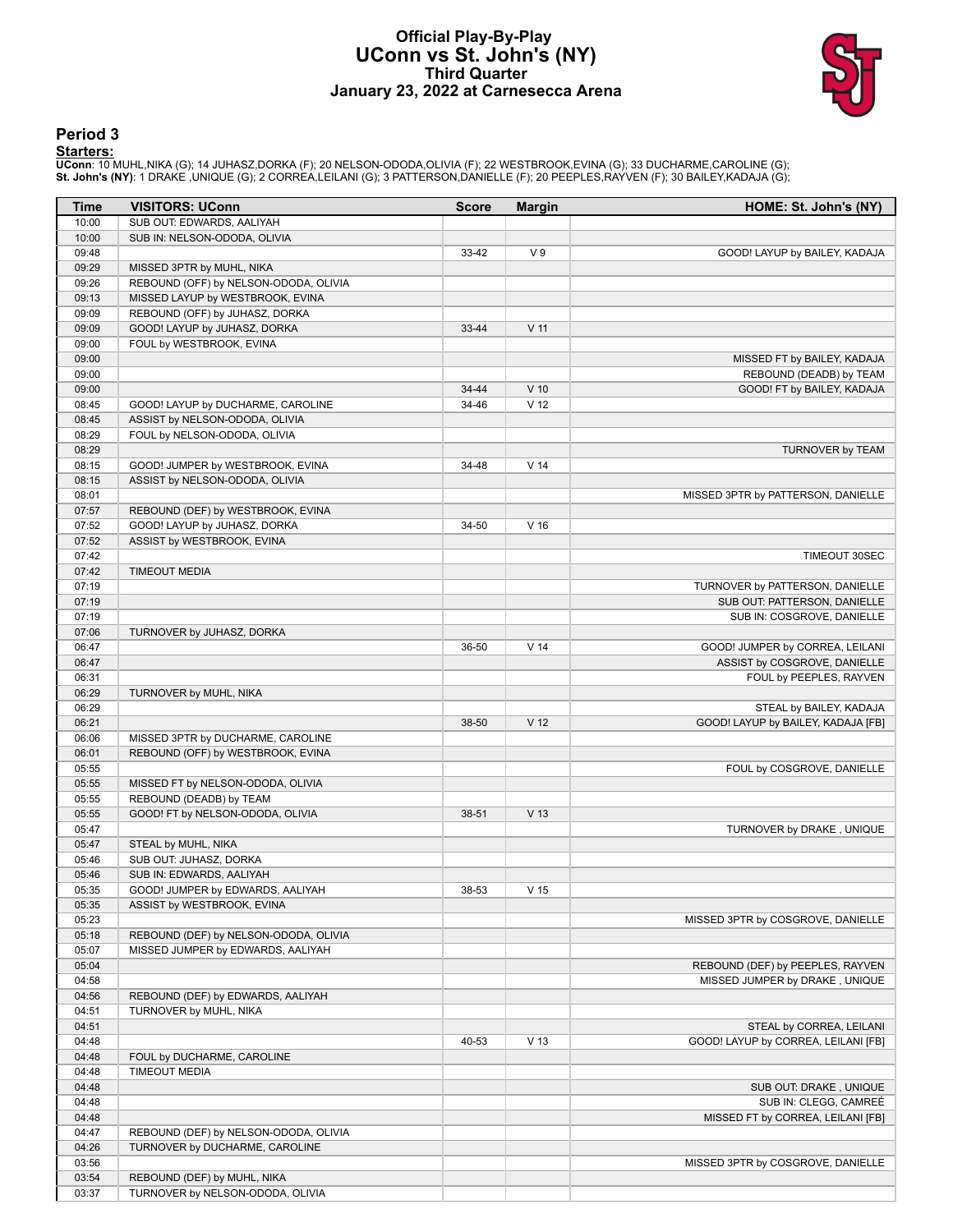| <b>Time</b> | <b>VISITORS: UConn</b>                 | <b>Score</b> | <b>Margin</b>   | HOME: St. John's (NY)              |
|-------------|----------------------------------------|--------------|-----------------|------------------------------------|
| 03:37       |                                        |              |                 | SUB OUT: CLEGG, CAMREÉ             |
| 03:37       |                                        |              |                 | SUB IN: DRAKE, UNIQUE              |
| 03:29       |                                        |              |                 | MISSED LAYUP by CORREA, LEILANI    |
| 03:26       | REBOUND (DEF) by NELSON-ODODA, OLIVIA  |              |                 |                                    |
| 03:13       | MISSED JUMPER by WESTBROOK, EVINA      |              |                 |                                    |
| 03:11       |                                        |              |                 | REBOUND (DEF) by PEEPLES, RAYVEN   |
| 03:06       |                                        | 42-53        | V <sub>11</sub> | GOOD! LAYUP by BAILEY, KADAJA [FB] |
| 03:06       |                                        |              |                 | ASSIST by DRAKE, UNIQUE            |
| 02:42       | GOOD! LAYUP by DUCHARME, CAROLINE      | 42-55        | V <sub>13</sub> |                                    |
| 02:42       | ASSIST by NELSON-ODODA, OLIVIA         |              |                 |                                    |
| 02:24       |                                        | 44-55        | V <sub>11</sub> | GOOD! JUMPER by CORREA, LEILANI    |
| 02:05       | MISSED 3PTR by MUHL, NIKA              |              |                 |                                    |
| 02:01       |                                        |              |                 | REBOUND (DEF) by CORREA, LEILANI   |
| 01:57       |                                        |              |                 | MISSED LAYUP by BAILEY, KADAJA     |
| 01:54       | REBOUND (DEF) by MUHL, NIKA            |              |                 |                                    |
| 01:50       | GOOD! LAYUP by DUCHARME, CAROLINE [FB] | 44-57        | V <sub>13</sub> |                                    |
| 01:50       | ASSIST by MUHL, NIKA                   |              |                 |                                    |
| 01:34       | SUB OUT: NELSON-ODODA, OLIVIA          |              |                 |                                    |
| 01:34       | SUB IN: JUHASZ, DORKA                  |              |                 |                                    |
| 01:21       | FOUL by DUCHARME, CAROLINE             |              |                 |                                    |
| 01:21       |                                        | 45-57        | V <sub>12</sub> | GOOD! FT by CORREA, LEILANI        |
| 01:21       |                                        | 46-57        | V <sub>11</sub> | GOOD! FT by CORREA, LEILANI        |
| 01:07       | GOOD! LAYUP by DUCHARME, CAROLINE      | 46-59        | V <sub>13</sub> |                                    |
| 01:07       | ASSIST by JUHASZ, DORKA                |              |                 |                                    |
| 00:49       |                                        |              |                 | MISSED 3PTR by CORREA, LEILANI     |
| 00:47       | REBOUND (DEF) by EDWARDS, AALIYAH      |              |                 |                                    |
| 00:23       |                                        |              |                 | FOUL by DRAKE, UNIQUE              |
| 00:23       | MISSED FT by WESTBROOK, EVINA          |              |                 |                                    |
| 00:23       | REBOUND (DEADB) by TEAM                |              |                 |                                    |
| 00:23       | GOOD! FT by WESTBROOK, EVINA           | 46-60        | V <sub>14</sub> |                                    |
| 00:23       | GOOD! FT by WESTBROOK, EVINA           | 46-61        | V <sub>15</sub> |                                    |
| 00:04       |                                        |              |                 | TURNOVER by COSGROVE, DANIELLE     |
| 00:00       | MISSED 3PTR by JUHASZ, DORKA           |              |                 |                                    |
| 00:00       | REBOUND (DEADB) by TEAM                |              |                 |                                    |

# **UConn 61, St. John's (NY) 46**

| <b>Points (This Period)</b> | <b>CON</b>     | SJU           |
|-----------------------------|----------------|---------------|
| In the Paint                | 12             | 10            |
| Off Turns                   |                |               |
| 2nd Chance                  | З              |               |
| <b>Fast Break</b>           | າ              |               |
| Bench                       | າ              |               |
| Per Poss                    | 1.000<br>10/19 | 0.789<br>8/19 |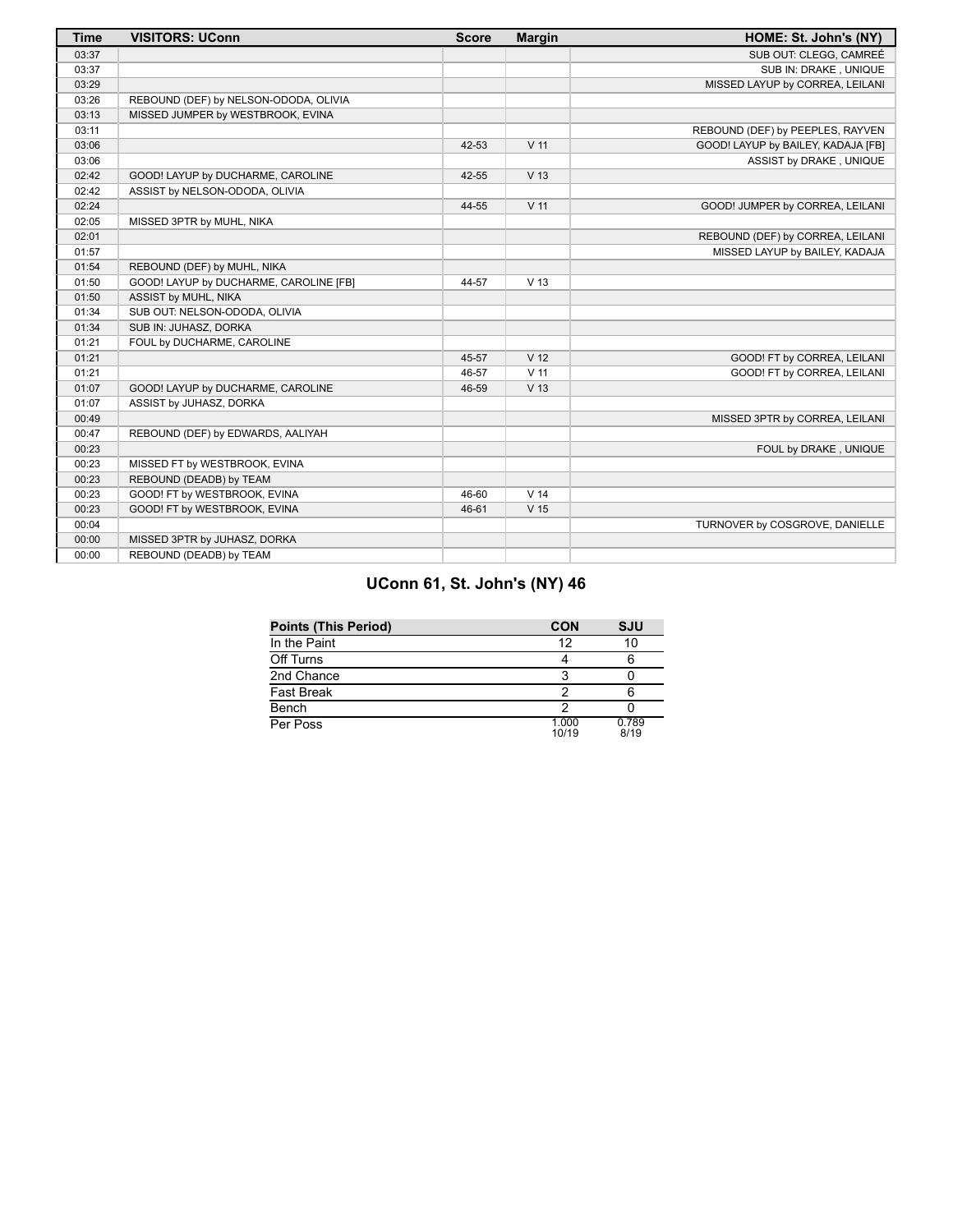# **Official Box Score UConn vs St. John's (NY) Fourth Quarter Statistics Only January 23, 2022 at Carnesecca Arena**



# **UConn 14**

| No. | Player               | S. | <b>Pts</b> | FG.     | 3FG     | FT.     | <b>OR</b>     | DR           | TR.             | <b>PF</b>    |                | A TO     | <b>BIK</b> | Stl            | Min           | $+/-$          |
|-----|----------------------|----|------------|---------|---------|---------|---------------|--------------|-----------------|--------------|----------------|----------|------------|----------------|---------------|----------------|
| 10  | MUHL, NIKA           | G  | 2          | 1-1     | 0-0     | $0 - 0$ | 0             |              |                 |              |                | 2        | $\Omega$   |                | 10            | 3              |
| 14  | <b>JUHASZ, DORKA</b> | F. | 5          | $2 - 3$ | $1 - 2$ | $0 - 1$ | $\mathcal{P}$ | $\mathbf{0}$ | 2               | 0            | $\overline{0}$ | $\Omega$ | $\Omega$   | $\overline{0}$ | 10            | $\mathbf{3}$   |
| 20  | NELSON-ODODA, OLIVIA | F. |            | $0 - 2$ | 0-0     | $0 - 0$ | 4             | 3            |                 | 0            | 3              | 0        | $\Omega$   | $\mathbf{0}$   | -8            | 10             |
|     | 22 WESTBROOK, EVINA  | G  | $\Omega$   | $0 - 2$ | $0 - 2$ | $0 - 0$ | $\mathbf{0}$  | $\mathbf 0$  | $\Omega$        | $\mathbf{0}$ | $\mathbf{0}$   | 2        | $\Omega$   | $\Omega$       | <b>10</b>     | -3             |
| 33  | DUCHARME, CAROLINE   | G  |            | $3 - 7$ | $1 - 3$ | $0 - 0$ | 0             | 2            | 2               | $\Omega$     | $\mathcal{P}$  | $\Omega$ | $\Omega$   |                | -10           | 3              |
| 03  | EDWARDS, AALIYAH     | F. | $\Omega$   | $0 - 0$ | $0 - 0$ | $0 - 0$ | $\Omega$      | $\Omega$     | $\Omega$        | $\mathbf{0}$ | $\Omega$       |          | $\Omega$   | $\Omega$       | $\mathcal{P}$ | $\overline{0}$ |
|     | <b>TEAM</b>          |    |            | $0-0$   |         |         | 0             | $\Omega$     | $\Omega$        | - 0          |                | $\Omega$ |            |                |               |                |
|     | <b>TOTALS</b>        |    |            | 14 6-15 | $2 - 7$ | $0 - 1$ | 6             | 6            | 12 <sub>2</sub> | 1            | 6              | 5        | $\bf{0}$   |                | 2 50          |                |

| <b>Shooting By Period</b> |           |            |     |           |           |       |
|---------------------------|-----------|------------|-----|-----------|-----------|-------|
| Period                    | FG        | FG%        | 3FG | 3FG%      | <b>FT</b> | FT%   |
| Game                      | $32 - 66$ | 48.5% 7-23 |     | 30.4% 4-8 |           | 50.0% |

# **St. John's (NY) 11**

| No. | Player                    | S  | <b>Pts</b>    | <b>FG</b> | 3FG     | <b>FT</b> | <b>OR</b> | DR           | TR.            | <b>PF</b>      | $\mathsf{A}$ | TO       | <b>Blk</b>     | Stl            | Min           | $+/-$          |
|-----|---------------------------|----|---------------|-----------|---------|-----------|-----------|--------------|----------------|----------------|--------------|----------|----------------|----------------|---------------|----------------|
| 01  | DRAKE, UNIQUE             | G  | $\mathcal{P}$ | 1-2       | 0-1     | $0 - 0$   | 0         | 2            | 2              |                | 2            |          |                |                | 10            | $-3$           |
| 02  | <b>CORREA, LEILANI</b>    | G  | $\Omega$      | $0 - 1$   | $0 - 0$ | $0 - 0$   | 0         | $\mathbf{0}$ | $\overline{0}$ | 0              | $\Omega$     | 1        | $\overline{2}$ | $\overline{0}$ | 8             | $-1$           |
| 03  | PATTERSON, DANIELLE       | F  | 0             | $0 - 0$   | $0 - 0$ | $0 - 0$   | $\Omega$  | 0            | $\Omega$       | 0              | 0            | 0        | $\Omega$       | 0              | 6             | $-2$           |
|     | 20 PEEPLES, RAYVEN        | F. | $\Omega$      | $0 - 0$   | $0 - 0$ | $0 - 0$   | $\Omega$  | $\mathbf{0}$ | $\Omega$       | $\overline{0}$ | $\Omega$     | $\Omega$ | $\Omega$       |                | 8             | $-1$           |
| 30  | <b>BAILEY, KADAJA</b>     | G  | 6             | $3 - 4$   | $0 - 1$ | $0-0$     | 0         |              |                | 0              | $\mathbf{0}$ |          | $\Omega$       |                | 10            | $-3$           |
| 13  | <b>COSGROVE, DANIELLE</b> | F. | 3             | $1 - 3$   | $1 - 3$ | $0 - 0$   | 0         | $\mathbf{0}$ | $\overline{0}$ | 1              | $\Omega$     |          | $\Omega$       | $\overline{0}$ | 4             | $\overline{0}$ |
| 22  | CLEGG, CAMREÉ             | G  | $\Omega$      | $0 - 0$   | $0-0$   | $0 - 0$   | $\Omega$  | $\Omega$     | $\Omega$       | 0              | $\Omega$     | $\Omega$ | $\Omega$       | $\Omega$       | $\mathcal{P}$ | $-2$           |
| 41  | NOLAN, EMMA               | F. | $\Omega$      | $0 - 1$   | $0 - 1$ | $0 - 0$   | $\Omega$  |              |                | 0              | 0            | $\Omega$ | $\Omega$       | $\mathbf{0}$   | $\mathcal{P}$ | $-2$           |
|     | <b>TEAM</b>               |    |               | $0-0$     |         |           | $\Omega$  | $\mathbf{0}$ | $\Omega$       | 0              |              | 0        |                |                |               |                |
|     | <b>TOTALS</b>             |    | 11            | $5-11$    | 1-6     | $0 - 0$   | 0         | 4            | 4              | $\mathbf{P}$   | 2            | 4        | 2              | 3              | 50            |                |

| <b>Shooting By Period</b> |           |       |      |       |      |       |
|---------------------------|-----------|-------|------|-------|------|-------|
| Period                    | FG        | FG%   | 3FG  | 3FG%  | FT.  | FT%   |
| Game                      | $23 - 54$ | 42.6% | 5-18 | 27.8% | .6-9 | 66.7% |

| Game Notes:                                                              | <b>Score</b> | 1st l | 2nd | 3rd | 4th | <b>TOT</b> | <b>Points (This Period)</b> | <b>CON</b>   | <b>SJU</b>    |
|--------------------------------------------------------------------------|--------------|-------|-----|-----|-----|------------|-----------------------------|--------------|---------------|
| Officials: Jules Gallien, Ashley Gloss, Chris Sauceda<br>Attendance: 945 | CON          | 20    | 22  | 19  | 14  | 75         | In the Paint                |              |               |
|                                                                          | SJU          |       | 14  | 15  |     | 57         | Off Turns                   |              |               |
| Start Time: 06:00 PM                                                     |              |       |     |     |     |            | 2nd Chance                  |              |               |
| Conference Game:                                                         |              |       |     |     |     |            | Fast Break                  |              |               |
|                                                                          |              |       |     |     |     |            | Bench                       |              |               |
|                                                                          |              |       |     |     |     |            | Per Poss                    | .000<br>6/14 | 0.733<br>5/15 |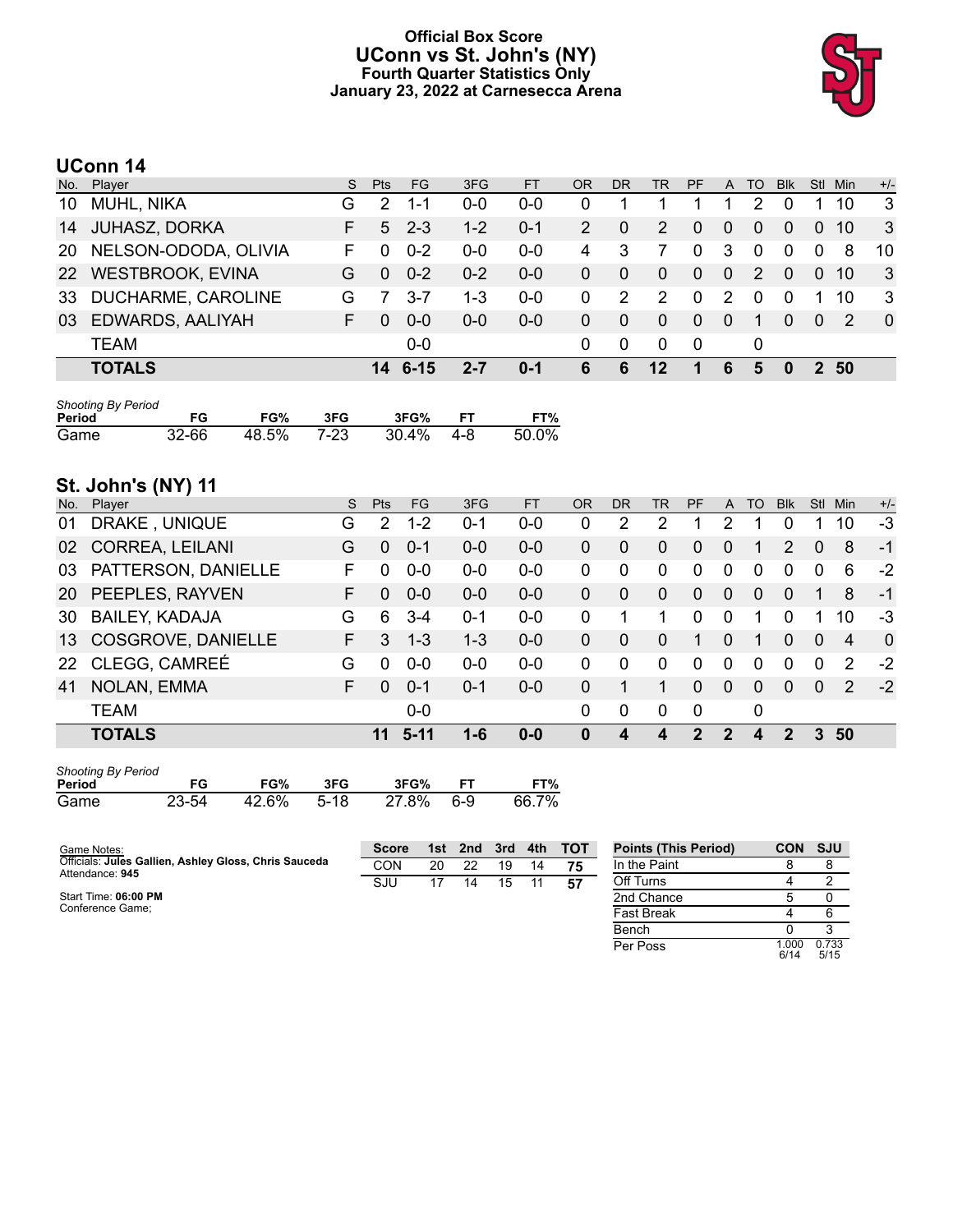### **Official Play-By-Play UConn vs St. John's (NY) Fourth Quarter January 23, 2022 at Carnesecca Arena**



### **Period 4**

<mark>Starters:</mark><br>UConn: 10 MUHL,NIKA (G); 14 JUHASZ,DORKA (F); 20 NELSON-ODODA,OLIVIA (F); 22 WESTBROOK,EVINA (G); 33 DUCHARME,CAROLINE (G);<br>**St. John's (NY)**: 1 DRAKE ,UNIQUE (G); 2 CORREA,LEILANI (G); 3 PATTERSON,DANIELLE (F)

| <b>Time</b> | <b>VISITORS: UConn</b>                | <b>Score</b> | <b>Margin</b>   | HOME: St. John's (NY)              |
|-------------|---------------------------------------|--------------|-----------------|------------------------------------|
| 09:48       |                                       | 49-61        | V <sub>12</sub> | GOOD! 3PTR by COSGROVE, DANIELLE   |
| 09:48       |                                       |              |                 | ASSIST by DRAKE, UNIQUE            |
| 09:27       | TURNOVER by EDWARDS, AALIYAH          |              |                 |                                    |
| 09:27       |                                       |              |                 | STEAL by DRAKE, UNIQUE             |
| 09:23       |                                       | 51-61        | $V$ 10          | GOOD! LAYUP by DRAKE, UNIQUE [FB]  |
| 09:00       | MISSED 3PTR by DUCHARME, CAROLINE     |              |                 |                                    |
| 08:56       |                                       |              |                 | REBOUND (DEF) by DRAKE, UNIQUE     |
| 08:53       |                                       | 53-61        | V8              | GOOD! LAYUP by BAILEY, KADAJA [FB] |
| 08:53       |                                       |              |                 | ASSIST by DRAKE, UNIQUE            |
| 08:20       | MISSED 3PTR by WESTBROOK, EVINA       |              |                 |                                    |
| 08:17       | REBOUND (OFF) by JUHASZ, DORKA        |              |                 |                                    |
| 08:15       | TIMEOUT 30SEC                         |              |                 |                                    |
| 08:15       | <b>TIMEOUT MEDIA</b>                  |              |                 |                                    |
| 08:15       | SUB OUT: EDWARDS, AALIYAH             |              |                 |                                    |
| 08:15       | SUB IN: NELSON-ODODA, OLIVIA          |              |                 |                                    |
| 08:09       | GOOD! 3PTR by DUCHARME, CAROLINE      | 53-64        | V <sub>11</sub> |                                    |
| 08:09       | ASSIST by NELSON-ODODA, OLIVIA        |              |                 |                                    |
| 07:47       |                                       |              |                 | MISSED 3PTR by COSGROVE, DANIELLE  |
| 07:42       | REBOUND (DEF) by DUCHARME, CAROLINE   |              |                 |                                    |
| 07:16       | GOOD! 3PTR by JUHASZ, DORKA           | 53-67        | V <sub>14</sub> |                                    |
| 07:16       | ASSIST by MUHL, NIKA                  |              |                 |                                    |
| 06:54       |                                       |              |                 | TURNOVER by COSGROVE, DANIELLE     |
| 06:54       | STEAL by MUHL, NIKA                   |              |                 |                                    |
| 06:37       | TURNOVER by MUHL, NIKA                |              |                 |                                    |
| 06:37       |                                       |              |                 | STEAL by BAILEY, KADAJA            |
| 06:32       |                                       |              |                 | TURNOVER by CORREA, LEILANI        |
| 06:19       | MISSED 3PTR by DUCHARME, CAROLINE     |              |                 |                                    |
| 06:19       |                                       |              |                 | BLOCK by CORREA, LEILANI           |
| 06:14       |                                       |              |                 | REBOUND (DEF) by DRAKE, UNIQUE     |
| 06:12       |                                       |              |                 | MISSED 3PTR by COSGROVE, DANIELLE  |
| 06:09       | REBOUND (DEF) by MUHL, NIKA           |              |                 |                                    |
| 06:01       | GOOD! LAYUP by JUHASZ, DORKA [FB]     | 53-69        | V <sub>16</sub> |                                    |
| 06:01       | ASSIST by DUCHARME, CAROLINE          |              |                 |                                    |
| 05:59       |                                       |              |                 | FOUL by COSGROVE, DANIELLE         |
| 05:59       |                                       |              |                 | SUB OUT: COSGROVE, DANIELLE        |
| 05:59       |                                       |              |                 | SUB IN: PATTERSON, DANIELLE        |
| 05:59       | MISSED FT by JUHASZ, DORKA [FB]       |              |                 |                                    |
| 05:58       | REBOUND (OFF) by NELSON-ODODA, OLIVIA |              |                 |                                    |
| 05:40       | GOOD! LAYUP by DUCHARME, CAROLINE     | 53-71        | V <sub>18</sub> |                                    |
| 05:40       | ASSIST by NELSON-ODODA, OLIVIA        |              |                 |                                    |
| 05:19       |                                       |              |                 | TIMEOUT 30SEC                      |
| 05:09       |                                       |              |                 | MISSED LAYUP by CORREA, LEILANI    |
| 05:07       | REBOUND (DEF) by NELSON-ODODA, OLIVIA |              |                 |                                    |
| 04:50       | MISSED JUMPER by DUCHARME, CAROLINE   |              |                 |                                    |
| 04:48       | REBOUND (OFF) by NELSON-ODODA, OLIVIA |              |                 |                                    |
| 04:28       | MISSED 3PTR by JUHASZ, DORKA          |              |                 |                                    |
| 04:26       |                                       |              |                 | REBOUND (DEF) by BAILEY, KADAJA    |
| 04:21       |                                       | 55-71        | V <sub>16</sub> | GOOD! LAYUP by BAILEY, KADAJA [FB] |
| 03:56       | MISSED LAYUP by NELSON-ODODA, OLIVIA  |              |                 |                                    |
| 03:53       | REBOUND (OFF) by NELSON-ODODA, OLIVIA |              |                 |                                    |
| 03:53       | MISSED LAYUP by NELSON-ODODA, OLIVIA  |              |                 |                                    |
| 03:51       | REBOUND (OFF) by NELSON-ODODA, OLIVIA |              |                 |                                    |
| 03:44       | TURNOVER by MUHL, NIKA                |              |                 |                                    |
| 03:32       |                                       |              |                 | MISSED 3PTR by BAILEY, KADAJA      |
| 03:29       | REBOUND (DEF) by NELSON-ODODA, OLIVIA |              |                 |                                    |
| 03:08       | TURNOVER by WESTBROOK, EVINA          |              |                 |                                    |
| 03:08       |                                       |              |                 | STEAL by PEEPLES, RAYVEN           |
| 03:03       |                                       |              |                 | FOUL by DRAKE, UNIQUE              |
| 03:03       |                                       |              |                 | TURNOVER by DRAKE, UNIQUE          |
| 02:46       | GOOD! LAYUP by DUCHARME, CAROLINE     | 55-73        | V <sub>18</sub> |                                    |
| 02:46       | ASSIST by NELSON-ODODA, OLIVIA        |              |                 |                                    |
| 02:16       |                                       | 57-73        | $V$ 16          | GOOD! LAYUP by BAILEY, KADAJA      |
| 01:54       | MISSED JUMPER by DUCHARME, CAROLINE   |              |                 |                                    |
| 01:54       |                                       |              |                 | BLOCK by CORREA, LEILANI           |
| 01:50       | TURNOVER by WESTBROOK, EVINA          |              |                 |                                    |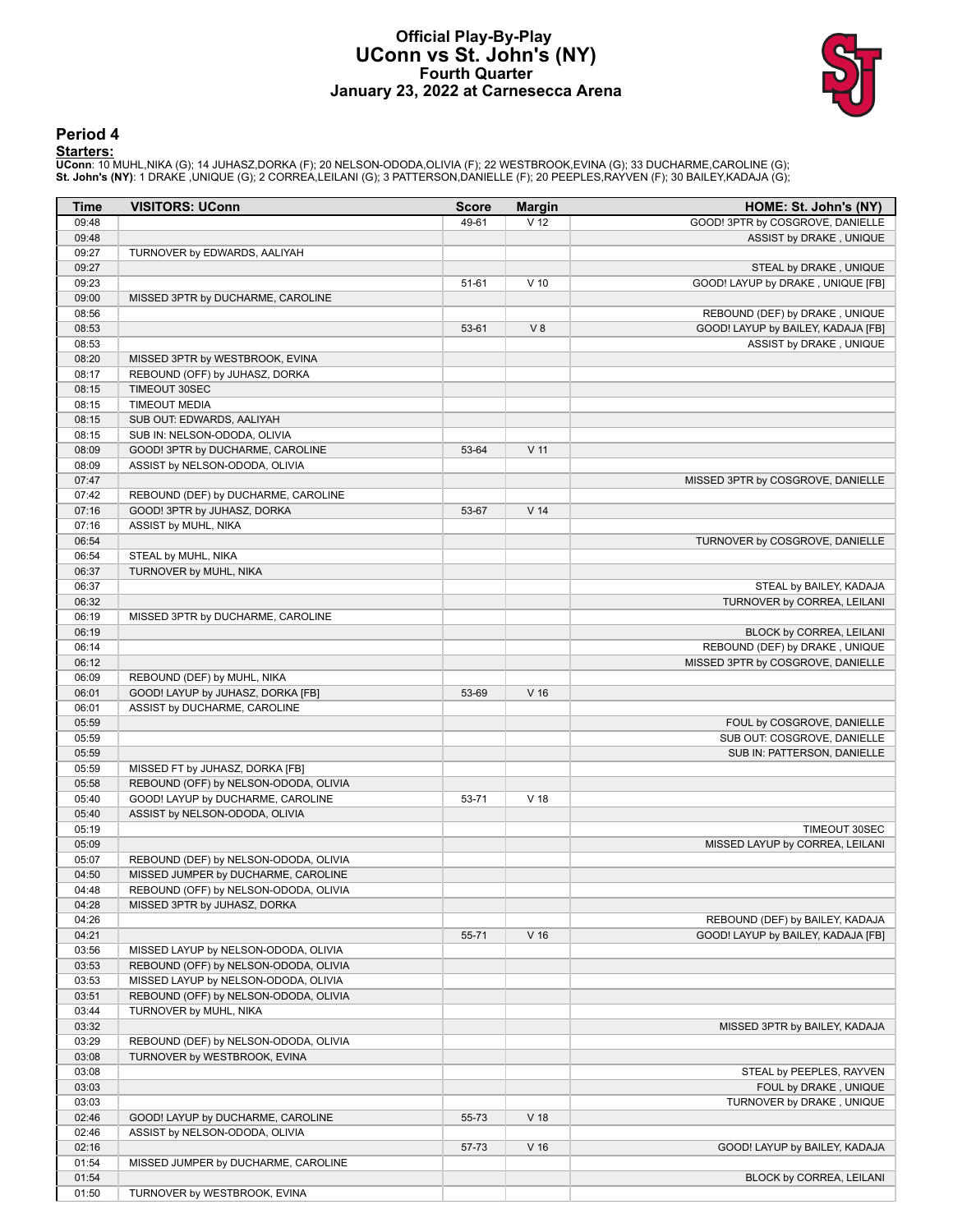| <b>Time</b> | <b>VISITORS: UConn</b>                | <b>Score</b> | <b>Margin</b>   | HOME: St. John's (NY)        |
|-------------|---------------------------------------|--------------|-----------------|------------------------------|
| 01:49       | REBOUND (OFF) by JUHASZ, DORKA        |              |                 |                              |
| 01:49       |                                       |              |                 | SUB OUT: CORREA, LEILANI     |
| 01:49       |                                       |              |                 | SUB OUT: PEEPLES, RAYVEN     |
| 01:49       |                                       |              |                 | SUB IN: CLEGG. CAMREÉ        |
| 01:49       |                                       |              |                 | SUB IN: NOLAN, EMMA          |
| 01:28       |                                       |              |                 | MISSED 3PTR by DRAKE, UNIQUE |
| 01:24       | REBOUND (DEF) by DUCHARME, CAROLINE   |              |                 |                              |
| 01:08       | MISSED 3PTR by WESTBROOK, EVINA       |              |                 |                              |
| 01:06       |                                       |              |                 | REBOUND (DEF) by NOLAN, EMMA |
| 01:06       | FOUL by MUHL, NIKA                    |              |                 |                              |
| 00:39       |                                       |              |                 | TURNOVER by BAILEY, KADAJA   |
| 00:39       | STEAL by DUCHARME, CAROLINE           |              |                 |                              |
| 00:34       | GOOD! LAYUP by MUHL, NIKA [FB]        | 57-75        | V <sub>18</sub> |                              |
| 00:34       | ASSIST by DUCHARME, CAROLINE          |              |                 |                              |
| 00:08       |                                       |              |                 | MISSED 3PTR by NOLAN, EMMA   |
| 00:05       | REBOUND (DEF) by NELSON-ODODA, OLIVIA |              |                 |                              |

# **UConn 75, St. John's (NY) 57**

| <b>Points (This Period)</b> | <b>CON</b>    | <b>SJU</b>    |
|-----------------------------|---------------|---------------|
| In the Paint                |               |               |
| Off Turns                   |               |               |
| 2nd Chance                  | 5             |               |
| Fast Break                  |               |               |
| Bench                       |               |               |
| Per Poss                    | 1.000<br>6/14 | 0.733<br>5/15 |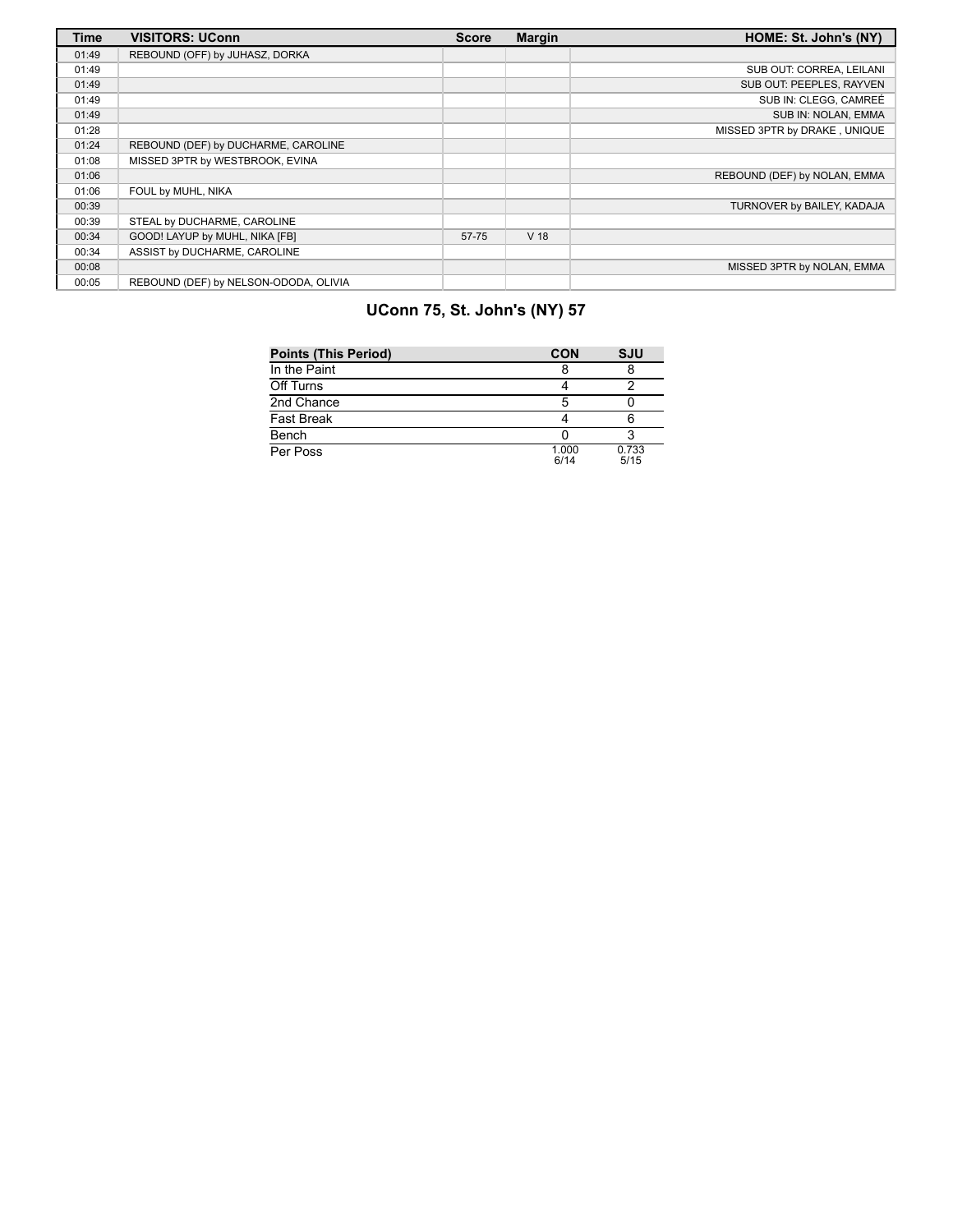# **Official Scoring/Possession Reference Chart UConn vs St. John's (NY) Period 1 January 23, 2022 at Carnesecca Arena**



**Period 1**

### **Starters:**

**UConn**: 10 MUHL,NIKA (G); 14 JUHASZ,DORKA (F); 20 NELSON-ODODA,OLIVIA (F); 22 WESTBROOK,EVINA (G); 33 DUCHARME,CAROLINE (G);<br>**St. John's (NY)**: 1 DRAKE ,UNIQUE (G); 2 CORREA,LEILANI (G); 3 PATTERSON,DANIELLE (F); 20 PEEPL

| <b>Time</b> | <b>VISITORS: UConn</b>               | <b>Score</b> | <b>Margin</b>  | HOME: St. John's (NY)             |
|-------------|--------------------------------------|--------------|----------------|-----------------------------------|
| 09:30       | GOOD! LAYUP by JUHASZ, DORKA         | $0 - 2$      | V <sub>2</sub> |                                   |
| 09:11       |                                      | $2 - 2$      | т              | GOOD! LAYUP by BAILEY, KADAJA     |
| 08:56       | GOOD! 3PTR by JUHASZ, DORKA          | $2 - 5$      | V <sub>3</sub> |                                   |
| 08:05       |                                      | $4 - 5$      | V <sub>1</sub> | GOOD! LAYUP by BAILEY, KADAJA     |
| 07:34       |                                      | $7-5$        | H <sub>2</sub> | GOOD! 3PTR by PATTERSON, DANIELLE |
| 06:51       | GOOD! LAYUP by JUHASZ, DORKA         | $7 - 7$      | т              |                                   |
| 06:21       |                                      | $9 - 7$      | H <sub>2</sub> | GOOD! JUMPER by CORREA, LEILANI   |
| 06:00       | GOOD! JUMPER by DUCHARME, CAROLINE   | $9-9$        | т              |                                   |
| 05:25       |                                      | $10-9$       | H <sub>1</sub> | GOOD! FT by CORREA, LEILANI       |
| 03:47       | GOOD! LAYUP by NELSON-ODODA, OLIVIA  | $10 - 11$    | V <sub>1</sub> |                                   |
| 02:57       |                                      | $12 - 11$    | H <sub>1</sub> | GOOD! LAYUP by DRAKE, UNIQUE [FB] |
| 02:31       |                                      | $15 - 11$    | H4             | GOOD! 3PTR by CORREA, LEILANI     |
| 02:03       | GOOD! JUMPER by DUCHARME, CAROLINE   | $15 - 13$    | H <sub>2</sub> |                                   |
| 01:47       |                                      | $17-13$      | H 4            | GOOD! JUMPER by DRAKE, UNIQUE     |
| 01:36       | GOOD! 3PTR by MUHL, NIKA             | $17 - 16$    | H <sub>1</sub> |                                   |
| 01:11       | GOOD! LAYUP by DUCHARME, CAROLINE    | $17-18$      | V <sub>1</sub> |                                   |
| 00:01       | GOOD! LAYUP by EDWARDS, AALIYAH [FB] | $17 - 20$    | $V_3$          |                                   |

**UConn 20, St. John's (NY) 17**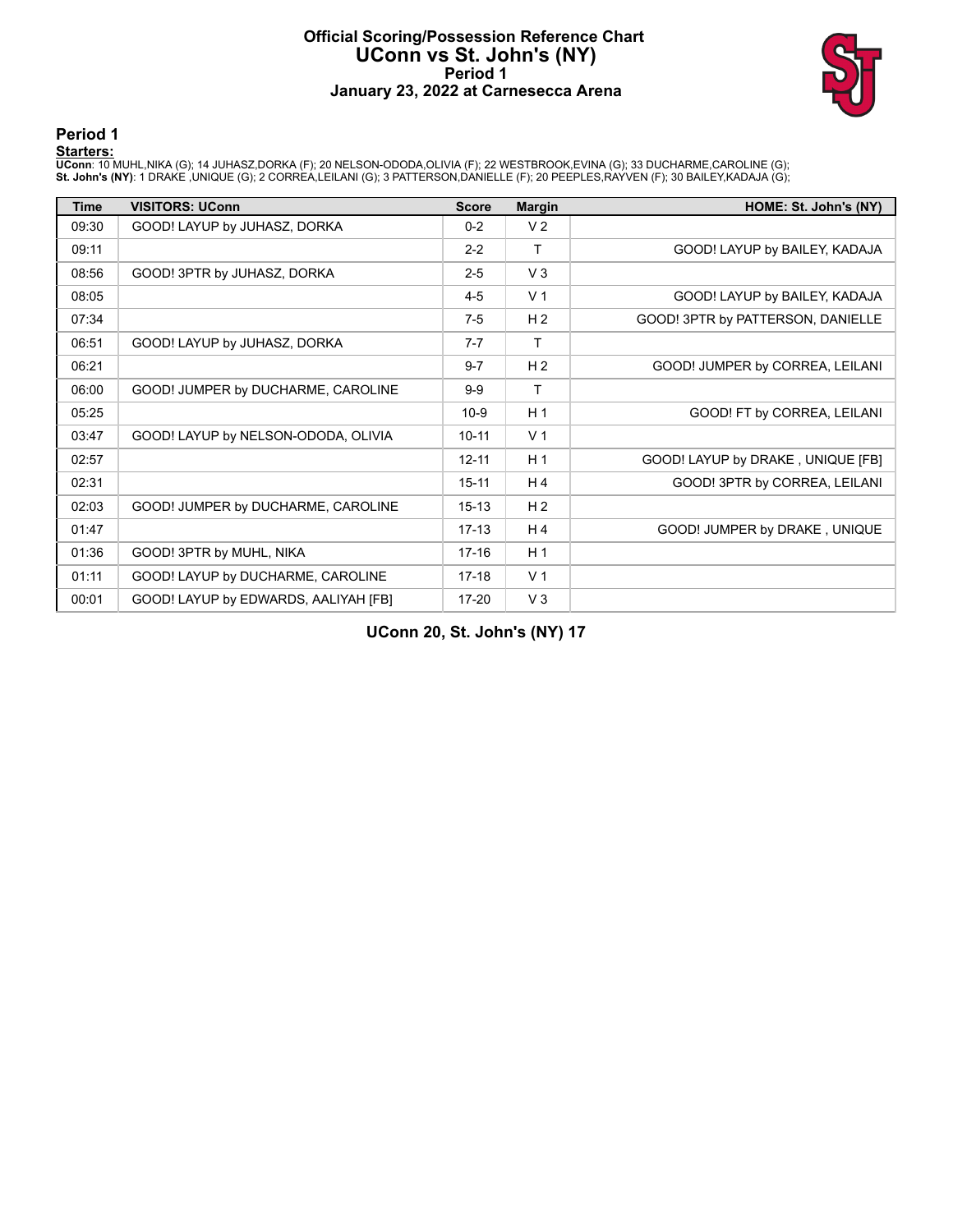# **Official Scoring/Possession Reference Chart UConn vs St. John's (NY) Period 2 January 23, 2022 at Carnesecca Arena**



### **Period 2**

### **Starters:**

**UConn**: 10 MUHL,NIKA (G); 14 JUHASZ,DORKA (F); 20 NELSON-ODODA,OLIVIA (F); 22 WESTBROOK,EVINA (G); 33 DUCHARME,CAROLINE (G);<br>**St. John's (NY)**: 1 DRAKE ,UNIQUE (G); 2 CORREA,LEILANI (G); 3 PATTERSON,DANIELLE (F); 20 PEEPL

| <b>Time</b> | <b>VISITORS: UConn</b>                 | <b>Score</b> | <b>Margin</b>   | HOME: St. John's (NY)              |
|-------------|----------------------------------------|--------------|-----------------|------------------------------------|
| 09:43       | GOOD! LAYUP by DUCHARME, CAROLINE [FB] | $17 - 22$    | V <sub>5</sub>  |                                    |
| 07:39       | GOOD! LAYUP by EDWARDS, AALIYAH [FB]   | $17 - 24$    | V <sub>7</sub>  |                                    |
| 07:13       | GOOD! FT by WESTBROOK, EVINA           | $17 - 25$    | V8              |                                    |
| 06:16       |                                        | $20 - 25$    | V <sub>5</sub>  | GOOD! 3PTR by CLEGG, CAMREE        |
| 05:55       | GOOD! 3PTR by WESTBROOK, EVINA         | 20-28        | V8              |                                    |
| 05:16       | GOOD! 3PTR by DUCHARME, CAROLINE       | 20-31        | V <sub>11</sub> |                                    |
| 04:50       |                                        | 22-31        | V <sub>9</sub>  | GOOD! JUMPER by CORREA, LEILANI    |
| 04:30       | GOOD! 3PTR by WESTBROOK, EVINA         | 22-34        | V <sub>12</sub> |                                    |
| 04:15       | GOOD! LAYUP by MUHL, NIKA [FB]         | 22-36        | V <sub>14</sub> |                                    |
| 03:00       |                                        | 24-36        | V <sub>12</sub> | GOOD! LAYUP by BAILEY, KADAJA [FB] |
| 02:31       |                                        | 26-36        | $V$ 10          | GOOD! LAYUP by BAILEY, KADAJA      |
| 02:16       | GOOD! JUMPER by DUCHARME, CAROLINE     | 26-38        | V <sub>12</sub> |                                    |
| 01:55       |                                        | 27-38        | V <sub>11</sub> | GOOD! FT by PEEPLES, RAYVEN        |
| 01:55       |                                        | 28-38        | $V$ 10          | GOOD! FT by PEEPLES, RAYVEN        |
| 01:35       | GOOD! JUMPER by EDWARDS, AALIYAH       | 28-40        | V <sub>12</sub> |                                    |
| 00:48       |                                        | $31 - 40$    | V <sub>9</sub>  | GOOD! 3PTR by CORREA, LEILANI      |
| 00:32       | GOOD! JUMPER by MUHL, NIKA             | $31 - 42$    | V <sub>11</sub> |                                    |

**UConn 42, St. John's (NY) 31**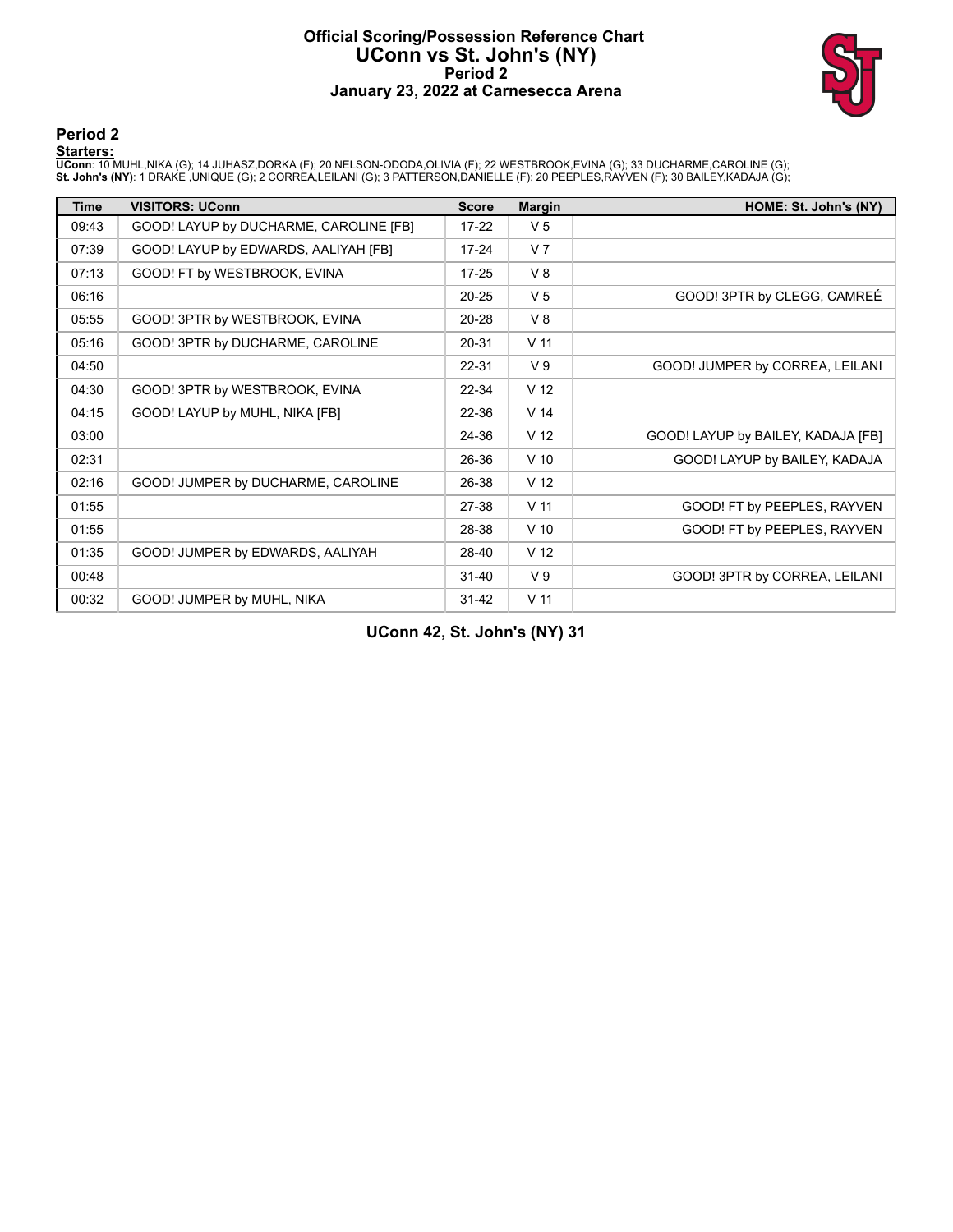# **Official Scoring/Possession Reference Chart UConn vs St. John's (NY) Period 3 January 23, 2022 at Carnesecca Arena**



### **Period 3**

### **Starters:**

**UConn**: 10 MUHL,NIKA (G); 14 JUHASZ,DORKA (F); 20 NELSON-ODODA,OLIVIA (F); 22 WESTBROOK,EVINA (G); 33 DUCHARME,CAROLINE (G);<br>**St. John's (NY)**: 1 DRAKE ,UNIQUE (G); 2 CORREA,LEILANI (G); 3 PATTERSON,DANIELLE (F); 20 PEEPL

| <b>Time</b> | <b>VISITORS: UConn</b>                 | <b>Score</b> | <b>Margin</b>   | HOME: St. John's (NY)               |
|-------------|----------------------------------------|--------------|-----------------|-------------------------------------|
| 09:48       |                                        | 33-42        | V <sub>9</sub>  | GOOD! LAYUP by BAILEY, KADAJA       |
| 09:09       | GOOD! LAYUP by JUHASZ, DORKA           | 33-44        | V <sub>11</sub> |                                     |
| 09:00       |                                        | 34-44        | $V$ 10          | GOOD! FT by BAILEY, KADAJA          |
| 08:45       | GOOD! LAYUP by DUCHARME, CAROLINE      | 34-46        | V <sub>12</sub> |                                     |
| 08:15       | GOOD! JUMPER by WESTBROOK, EVINA       | 34-48        | V <sub>14</sub> |                                     |
| 07:52       | GOOD! LAYUP by JUHASZ, DORKA           | 34-50        | V <sub>16</sub> |                                     |
| 06:47       |                                        | 36-50        | V <sub>14</sub> | GOOD! JUMPER by CORREA, LEILANI     |
| 06:21       |                                        | 38-50        | V <sub>12</sub> | GOOD! LAYUP by BAILEY, KADAJA [FB]  |
| 05:55       | GOOD! FT by NELSON-ODODA, OLIVIA       | 38-51        | V <sub>13</sub> |                                     |
| 05:35       | GOOD! JUMPER by EDWARDS, AALIYAH       | 38-53        | V <sub>15</sub> |                                     |
| 04:48       |                                        | 40-53        | V <sub>13</sub> | GOOD! LAYUP by CORREA, LEILANI [FB] |
| 03:06       |                                        | 42-53        | V <sub>11</sub> | GOOD! LAYUP by BAILEY, KADAJA [FB]  |
| 02:42       | GOOD! LAYUP by DUCHARME, CAROLINE      | 42-55        | V <sub>13</sub> |                                     |
| 02:24       |                                        | 44-55        | V <sub>11</sub> | GOOD! JUMPER by CORREA, LEILANI     |
| 01:50       | GOOD! LAYUP by DUCHARME, CAROLINE [FB] | 44-57        | V <sub>13</sub> |                                     |
| 01:21       |                                        | 45-57        | V <sub>12</sub> | GOOD! FT by CORREA, LEILANI         |
| 01:21       |                                        | 46-57        | V <sub>11</sub> | GOOD! FT by CORREA, LEILANI         |
| 01:07       | GOOD! LAYUP by DUCHARME, CAROLINE      | 46-59        | V <sub>13</sub> |                                     |
| 00:23       | GOOD! FT by WESTBROOK, EVINA           | 46-60        | V <sub>14</sub> |                                     |
| 00:23       | GOOD! FT by WESTBROOK, EVINA           | 46-61        | V <sub>15</sub> |                                     |

**UConn 61, St. John's (NY) 46**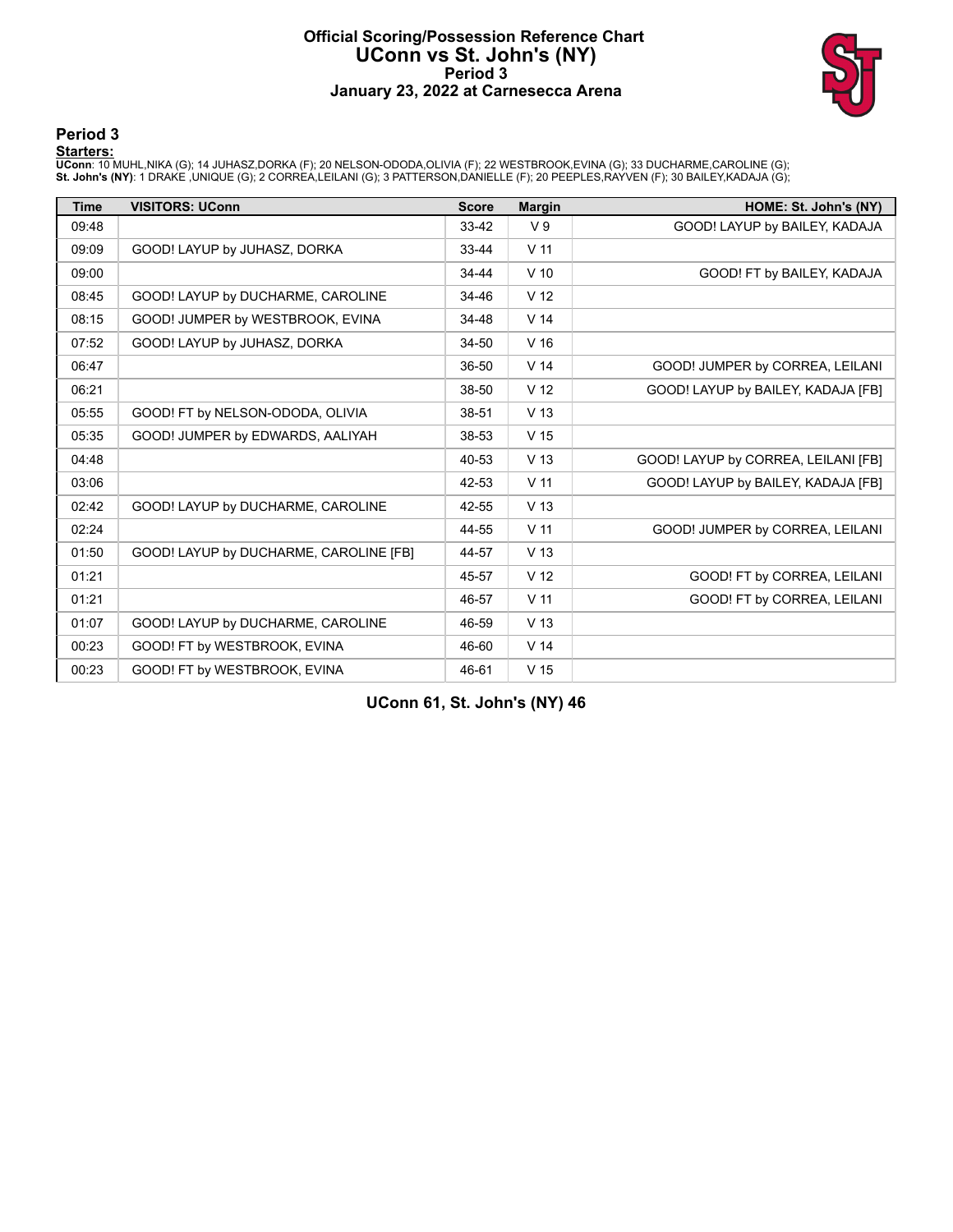# **Official Scoring/Possession Reference Chart UConn vs St. John's (NY) Period 4 January 23, 2022 at Carnesecca Arena**



# **Period 4**

### **Starters:**

**UConn**: 10 MUHL,NIKA (G); 14 JUHASZ,DORKA (F); 20 NELSON-ODODA,OLIVIA (F); 22 WESTBROOK,EVINA (G); 33 DUCHARME,CAROLINE (G);<br>**St. John's (NY)**: 1 DRAKE ,UNIQUE (G); 2 CORREA,LEILANI (G); 3 PATTERSON,DANIELLE (F); 20 PEEPL

| <b>Time</b> | <b>VISITORS: UConn</b>            | <b>Score</b> | <b>Margin</b>   | HOME: St. John's (NY)              |
|-------------|-----------------------------------|--------------|-----------------|------------------------------------|
| 09:48       |                                   | 49-61        | V <sub>12</sub> | GOOD! 3PTR by COSGROVE, DANIELLE   |
| 09:23       |                                   | $51 - 61$    | $V$ 10          | GOOD! LAYUP by DRAKE, UNIQUE [FB]  |
| 08:53       |                                   | 53-61        | V8              | GOOD! LAYUP by BAILEY, KADAJA [FB] |
| 08:09       | GOOD! 3PTR by DUCHARME, CAROLINE  | 53-64        | V <sub>11</sub> |                                    |
| 07:16       | GOOD! 3PTR by JUHASZ, DORKA       | 53-67        | V <sub>14</sub> |                                    |
| 06:01       | GOOD! LAYUP by JUHASZ, DORKA [FB] | 53-69        | V <sub>16</sub> |                                    |
| 05:40       | GOOD! LAYUP by DUCHARME, CAROLINE | 53-71        | V <sub>18</sub> |                                    |
| 04:21       |                                   | 55-71        | V <sub>16</sub> | GOOD! LAYUP by BAILEY, KADAJA [FB] |
| 02:46       | GOOD! LAYUP by DUCHARME, CAROLINE | 55-73        | V <sub>18</sub> |                                    |
| 02:16       |                                   | 57-73        | V <sub>16</sub> | GOOD! LAYUP by BAILEY, KADAJA      |
| 00:34       | GOOD! LAYUP by MUHL, NIKA [FB]    | 57-75        | V <sub>18</sub> |                                    |

**UConn 75, St. John's (NY) 57**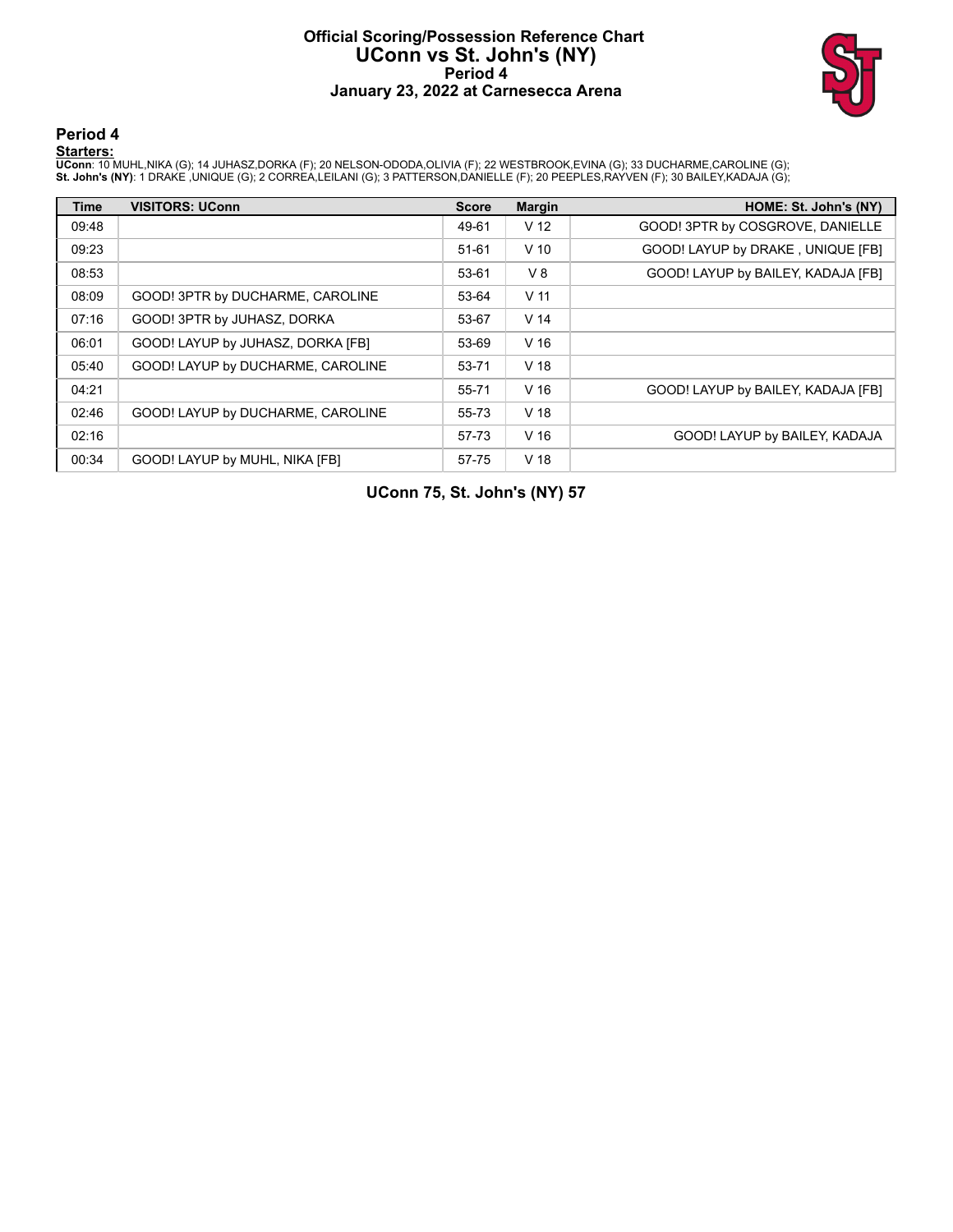### **Official Substitutions Log UConn vs St. John's (NY) Period 1 January 23, 2022 at Carnesecca Arena**



| <b>VISITORS: UConn</b>           | <b>Time</b> | <b>Score</b> | HOME: St. John's (NY)     |
|----------------------------------|-------------|--------------|---------------------------|
| 10 MUHL.NIKA                     |             |              | 1 DRAKE, UNIQUE           |
| <b>14 JUHASZ.DORKA</b>           |             |              | 2 CORREA.LEILANI          |
| 20 NELSON-ODODA.OLIVIA           |             |              | 3 PATTERSON.DANIELLE      |
| 22 WESTBROOK.EVINA               |             |              | 20 PEEPLES, RAYVEN        |
| 33 DUCHARME, CAROLINE            |             |              | 30 BAILEY.KADAJA          |
| SUB OUT: 14 JUHASZ.DORKA         | 02:47       | $11 - 12$    |                           |
| SUB IN: 3 EDWARDS.AALIYAH        | 02:47       |              |                           |
|                                  | 02:13       | $11 - 15$    | SUB OUT: PEEPLES, RAYVEN  |
|                                  | 02:13       |              | SUB IN: COSGROVE.DANIELLE |
| SUB OUT: 20 NELSON-ODODA, OLIVIA | 01:23       | $16-17$      |                           |
| SUB IN: 14 JUHASZ.DORKA          | 01:23       |              |                           |

**UConn 20, St. John's (NY) 17**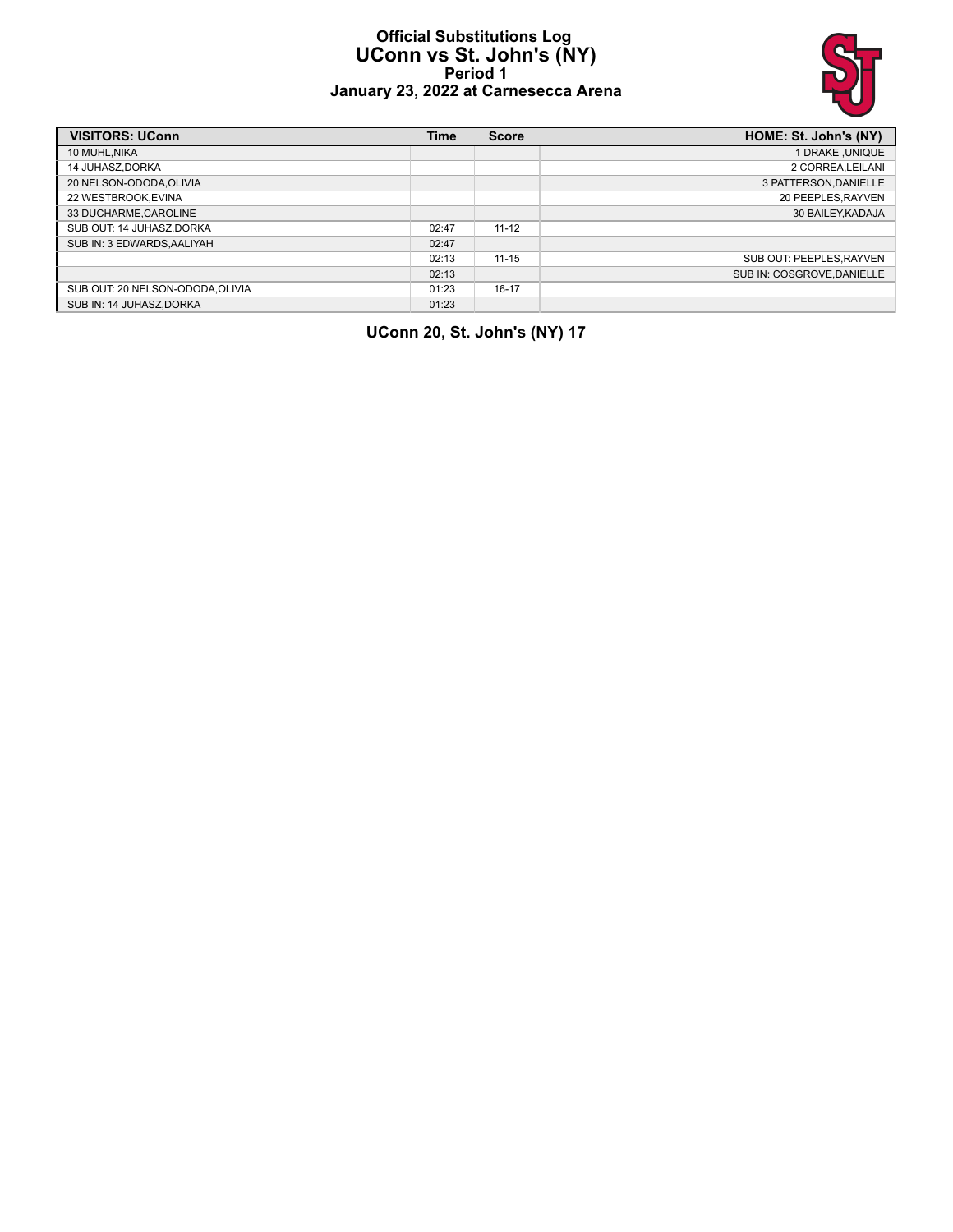

### **Official Substitutions Log UConn vs St. John's (NY) Period 2 January 23, 2022 at Carnesecca Arena**

| <b>VISITORS: UConn</b>           | <b>Time</b> | <b>Score</b>             | HOME: St. John's (NY)        |
|----------------------------------|-------------|--------------------------|------------------------------|
| 10 MUHL, NIKA                    |             |                          | 1 DRAKE, UNIQUE              |
| 14 JUHASZ, DORKA                 |             |                          | 2 CORREA, LEILANI            |
| 20 NELSON-ODODA, OLIVIA          |             |                          | 3 PATTERSON, DANIELLE        |
| 22 WESTBROOK, EVINA              |             |                          | 20 PEEPLES, RAYVEN           |
| 33 DUCHARME, CAROLINE            |             |                          | 30 BAILEY, KADAJA            |
|                                  | 10:00       | $\overline{\phantom{a}}$ | SUB OUT: PATTERSON, DANIELLE |
|                                  | 10:00       |                          | SUB IN: PEEPLES, RAYVEN      |
|                                  | 08:01       | $22 - 17$                | SUB OUT: BAILEY, KADAJA      |
|                                  | 08:01       |                          | SUB IN: CLEGG, CAMREÉ        |
| SUB OUT: 14 JUHASZ, DORKA        | 08:01       |                          |                              |
| SUB IN: 20 NELSON-ODODA, OLIVIA  | 08:01       |                          |                              |
|                                  | 07:13       | $24 - 17$                | SUB OUT: COSGROVE, DANIELLE  |
|                                  | 07:13       |                          | SUB IN: PATTERSON, DANIELLE  |
|                                  | 05:13       | $31 - 20$                | SUB OUT: DRAKE ,UNIQUE       |
|                                  | 05:13       |                          | SUB IN: BAILEY, KADAJA       |
|                                  | 03:45       | $36-22$                  | SUB OUT: CLEGG, CAMREÉ       |
|                                  | 03:45       |                          | SUB IN: DRAKE, UNIQUE        |
| SUB OUT: 22 WESTBROOK, EVINA     | 02:40       | $36 - 24$                |                              |
| SUB IN: 14 JUHASZ, DORKA         | 02:40       |                          |                              |
| SUB OUT: 20 NELSON-ODODA, OLIVIA | 01:21       | 40-28                    |                              |
| SUB IN: 22 WESTBROOK, EVINA      | 01:21       |                          |                              |

**UConn 42, St. John's (NY) 31**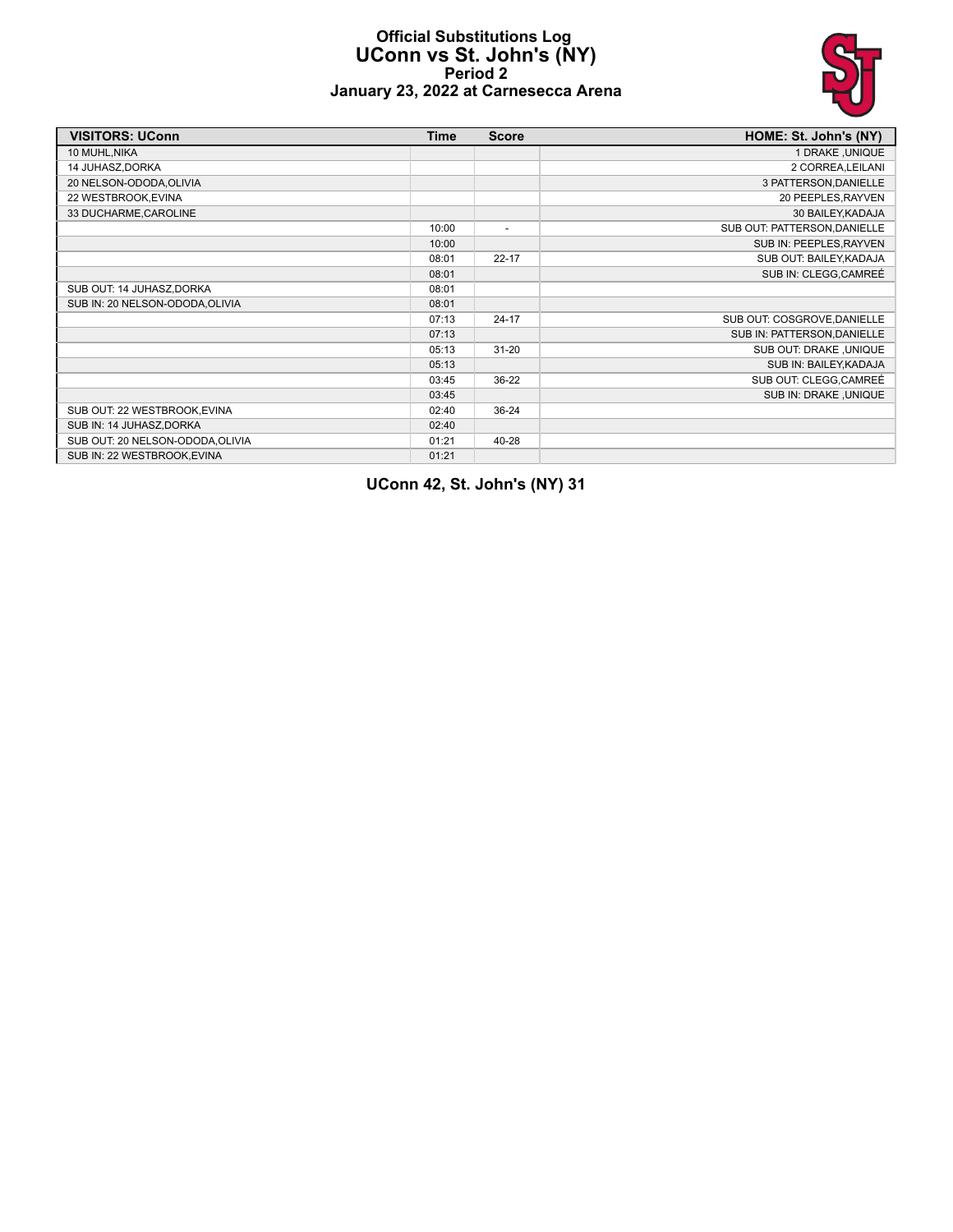### **Official Substitutions Log UConn vs St. John's (NY) Period 3 January 23, 2022 at Carnesecca Arena**



| <b>VISITORS: UConn</b>           | <b>Time</b> | <b>Score</b>             | HOME: St. John's (NY)        |
|----------------------------------|-------------|--------------------------|------------------------------|
| 10 MUHL, NIKA                    |             |                          | 1 DRAKE, UNIQUE              |
| 14 JUHASZ, DORKA                 |             |                          | 2 CORREA, LEILANI            |
| 20 NELSON-ODODA, OLIVIA          |             |                          | 3 PATTERSON, DANIELLE        |
| 22 WESTBROOK, EVINA              |             |                          | 20 PEEPLES, RAYVEN           |
| 33 DUCHARME, CAROLINE            |             |                          | 30 BAILEY, KADAJA            |
| SUB OUT: 3 EDWARDS, AALIYAH      | 10:00       | $\overline{\phantom{0}}$ |                              |
| SUB IN: 20 NELSON-ODODA, OLIVIA  | 10:00       |                          |                              |
|                                  | 07:19       | 50-34                    | SUB OUT: PATTERSON, DANIELLE |
|                                  | 07:19       |                          | SUB IN: COSGROVE.DANIELLE    |
| SUB OUT: 14 JUHASZ, DORKA        | 05:46       | 51-38                    |                              |
| SUB IN: 3 EDWARDS, AALIYAH       | 05:46       |                          |                              |
|                                  | 04:48       | 53-40                    | SUB OUT: DRAKE, UNIQUE       |
|                                  | 04:48       |                          | SUB IN: CLEGG, CAMREÉ        |
|                                  | 03:37       | 53-40                    | SUB OUT: CLEGG.CAMREÉ        |
|                                  | 03:37       |                          | SUB IN: DRAKE .UNIQUE        |
| SUB OUT: 20 NELSON-ODODA, OLIVIA | 01:34       | 57-44                    |                              |
| SUB IN: 14 JUHASZ, DORKA         | 01:34       |                          |                              |

**UConn 61, St. John's (NY) 46**